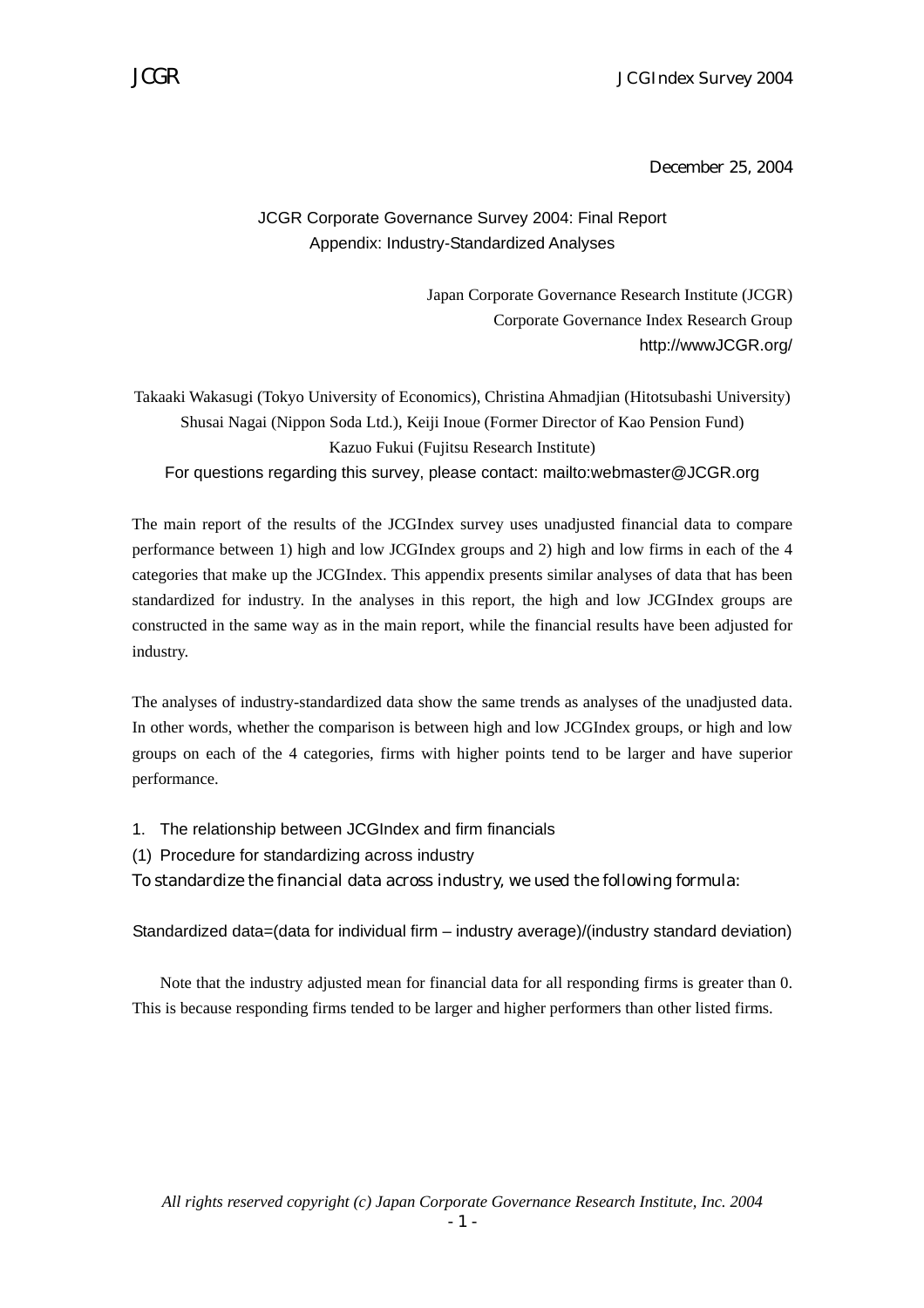#### (2) Characteristics of firms responding to the JCGIndex

First, we present some of the more interesting differences between the characteristics of firms in the high and low JCGIndex groups. These results are generally similar to those from 2002 and 2003.



#### a. Percentage foreign ownership

Foreign ownership is higher in high JCGIndex firms than in low JCGIndex firms, and this difference is statistically significant (at the 1% level).

Total responding firms: 303 High JCGIndex firms: 47 Low JCGIndex firms: 47

#### b. Age of CEO



The CEO's of high JCGIndex firms are younger than CEO's of low JCGIndex firms, but this difference is not statistically significant at the 10% level.

| Total responding firms: | 316 |
|-------------------------|-----|
| High JCGIndex firms:    | 49  |
| Low JCGIndex firms:     | 50  |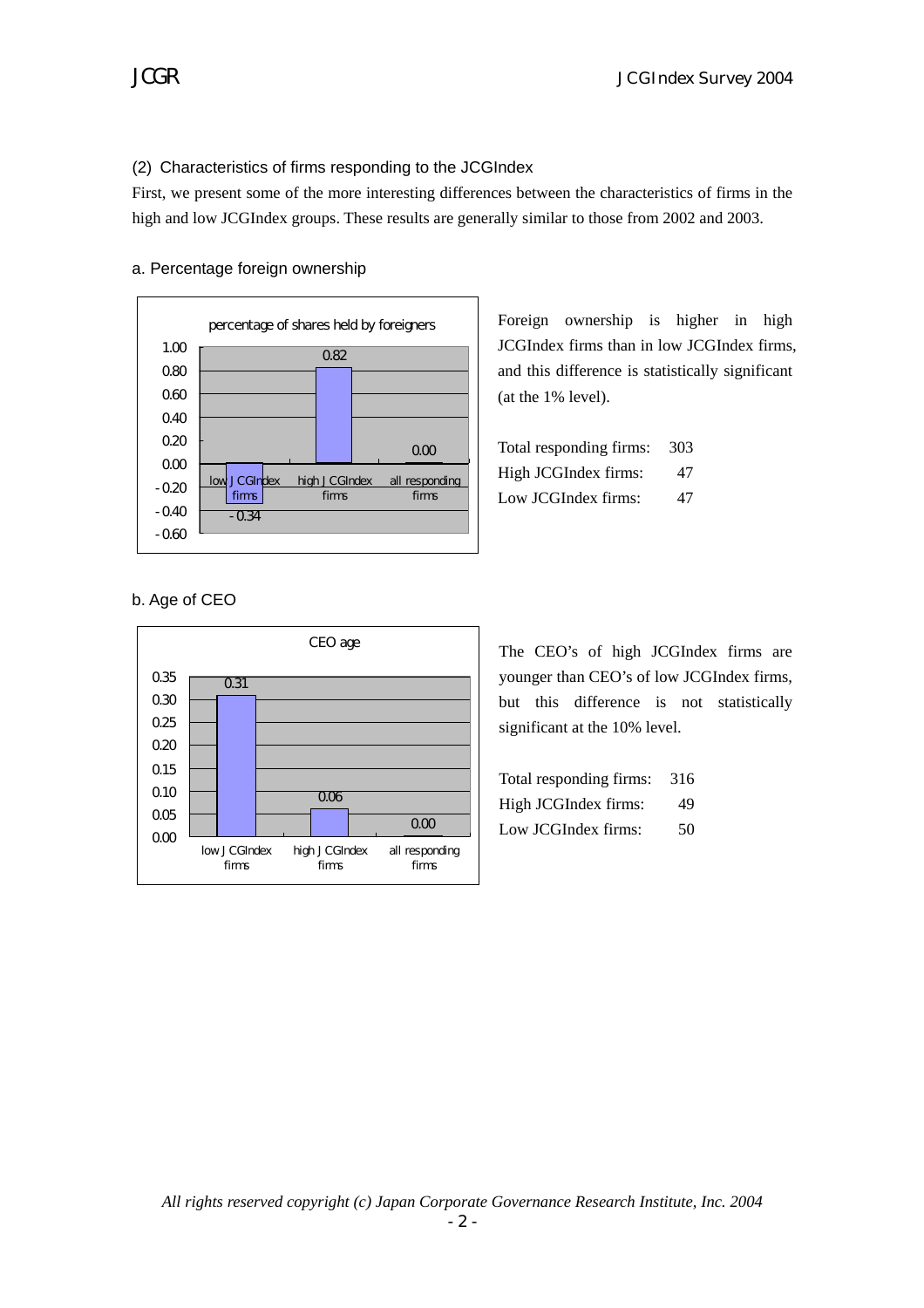# (3) JCGIndex and firm size

### a. Total assets (consolidated, 5 years)



b. Total sales (consolidated, 5 years)



Total assets of high JCGIndex firms are greater than total assets of low JCGIndex firms, and this difference is statistically significant (at the 1% level).

| Total responding firms: | 287 |
|-------------------------|-----|
| High JCGIndex firms:    | 45. |
| Low JCGIndex firms:     | 45  |

Total sales of high JCGIndex firms are greater than total sales of low JCGIndex firms, and this difference is statistically significant (at the 1% level).

| Total responding firms: | 287 |
|-------------------------|-----|
| High JCGIndex firms:    | 45. |
| Low JCGIndex firms:     | 45  |

c. Number of employees (consolidated, 5 years)



Number of employees of high JCGIndex firms is greater than number of employees in low JCGIndex firms and this difference is statistically significant (at the 1% level).

| Total responding firms: | 275 |
|-------------------------|-----|
| High JCGIndex firms:    | 42  |
| Low JCGIndex firms:     | 45  |

*All rights reserved copyright (c) Japan Corporate Governance Research Institute, Inc. 2004*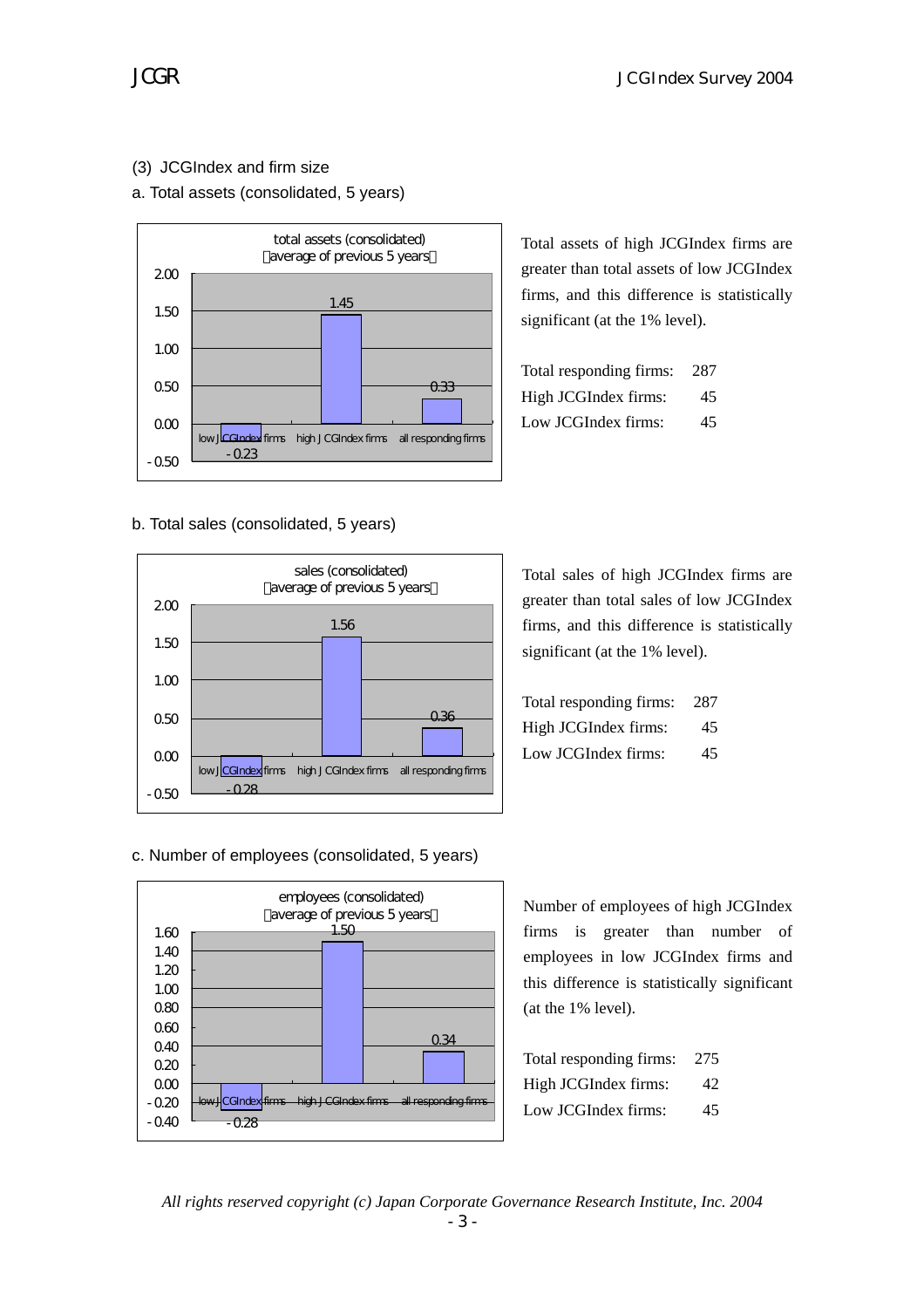# (4) JCGIndex and firm performance

#### a. ROA (consolidated, 3 years and 5 years)





#### b. ROE ( consolidated, 3 years and 5 years)



#### 3 years

ROA for high JCGIndex firms is higher than ROA for low JCGIndex firms, but this difference is not statistically significant at the 10% level.

Total responding firms: 287 High JCGIndex firms: 44 Low JCGIndex firms: 46

#### 5 years

ROA for high JCGIndex firms is higher than ROA for low JCGIndex firms, and this difference is statistically significant (at the 10% level).

| Total responding firms: | 264 |
|-------------------------|-----|
| High JCGIndex firms:    | 42  |
| Low JCGIndex firms:     | 40  |

#### 3 years

ROE for high JCGIndex firms is higher than ROE for low JCGIndex firms and this difference is statistically significant (at the 5% level).

| Total responding firms: | 285 |
|-------------------------|-----|
| High JCGIndex firms:    | 44  |
| Low JCGIndex firms:     | 45  |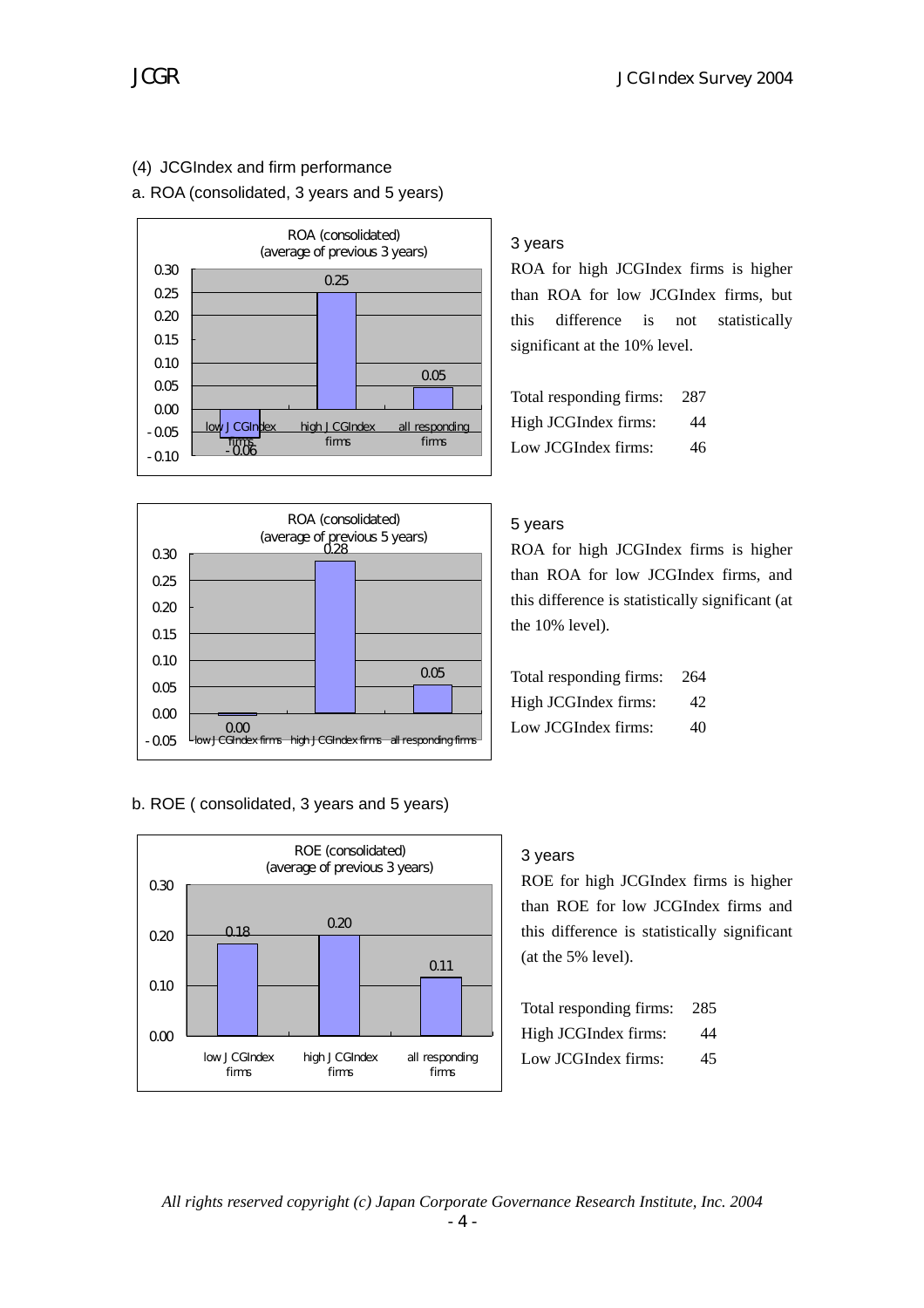

5 years

ROE for high JCGIndex firms is higher than ROE for low JCGIndex firms, and this difference is statistically significant (at the 5% level).

| Total responding firms: | 263 |
|-------------------------|-----|
| High JCGIndex firms:    | 42  |
| Low JCGIndex firms:     | 40  |

### (5) CGIndex and return on common stock (3 years and 5 years)





# 3 year

Return on common stock for high JCGIndex firms was lower than return on common stock for low JCGIndex firms, and this difference was statistically significant (at the 10% level).

| Total responding firms: | 297 |
|-------------------------|-----|
| High JCGIndex firms:    | 45  |
| Low JCGIndex firms:     | 51  |

### 5 year

Return on common stock for high JCGIndex firms was higher than return on common stock for low JCGIndex firms, and this difference was significantly significant (at the 10% level).

| Total responding firms: | 284 |
|-------------------------|-----|
| High JCGIndex firms:    | 43  |
| Low JCGIndex firms:     | 49  |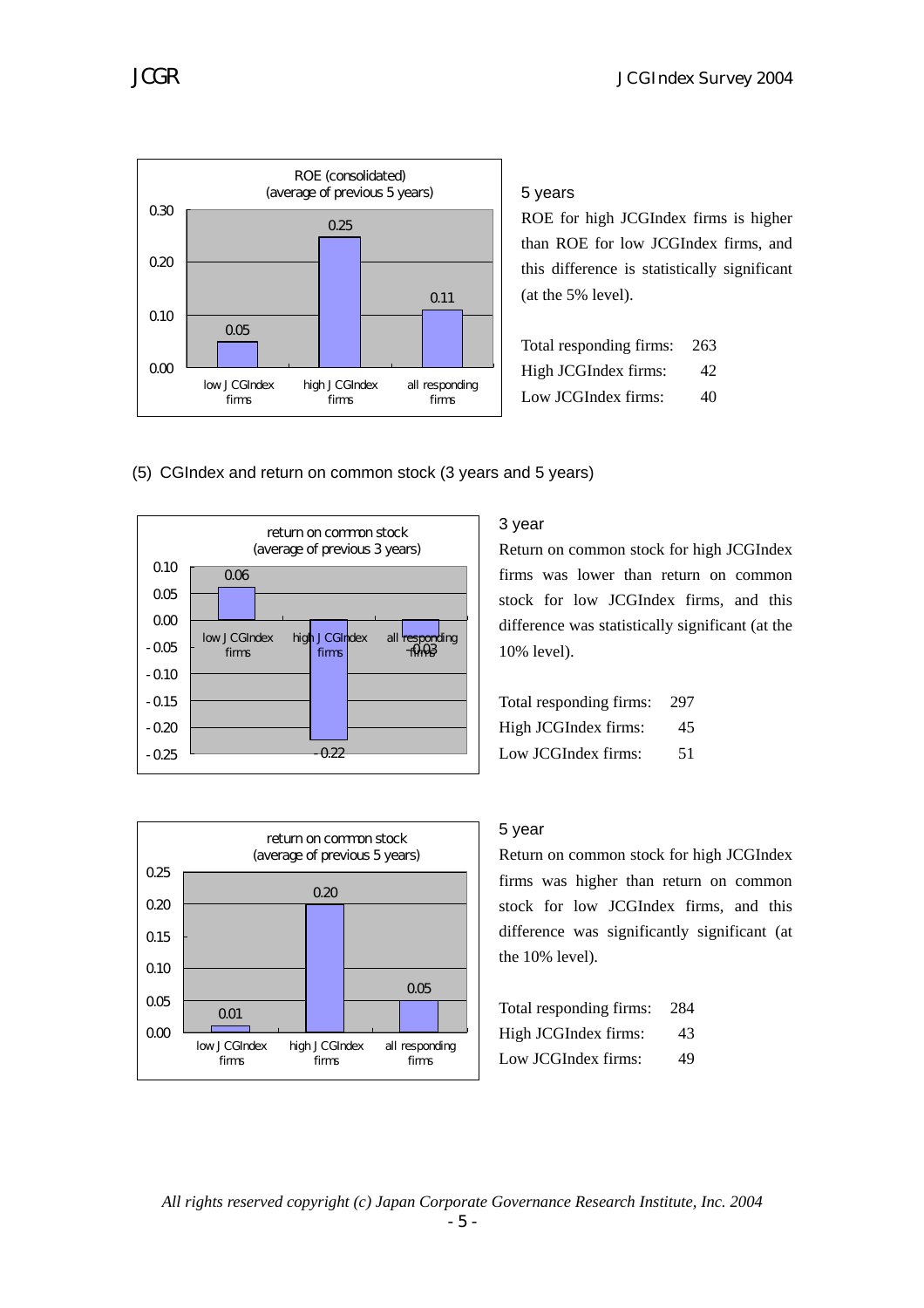



Growth in employment for high JCGIndex firms is higher than growth in employment for low JCGIndex firms, but this difference is not statistically significant at the 10% level.

| Total responding firms: | 296 |
|-------------------------|-----|
| High JCGIndex firms:    | 46  |
| Low JCGIndex firms:     | 47  |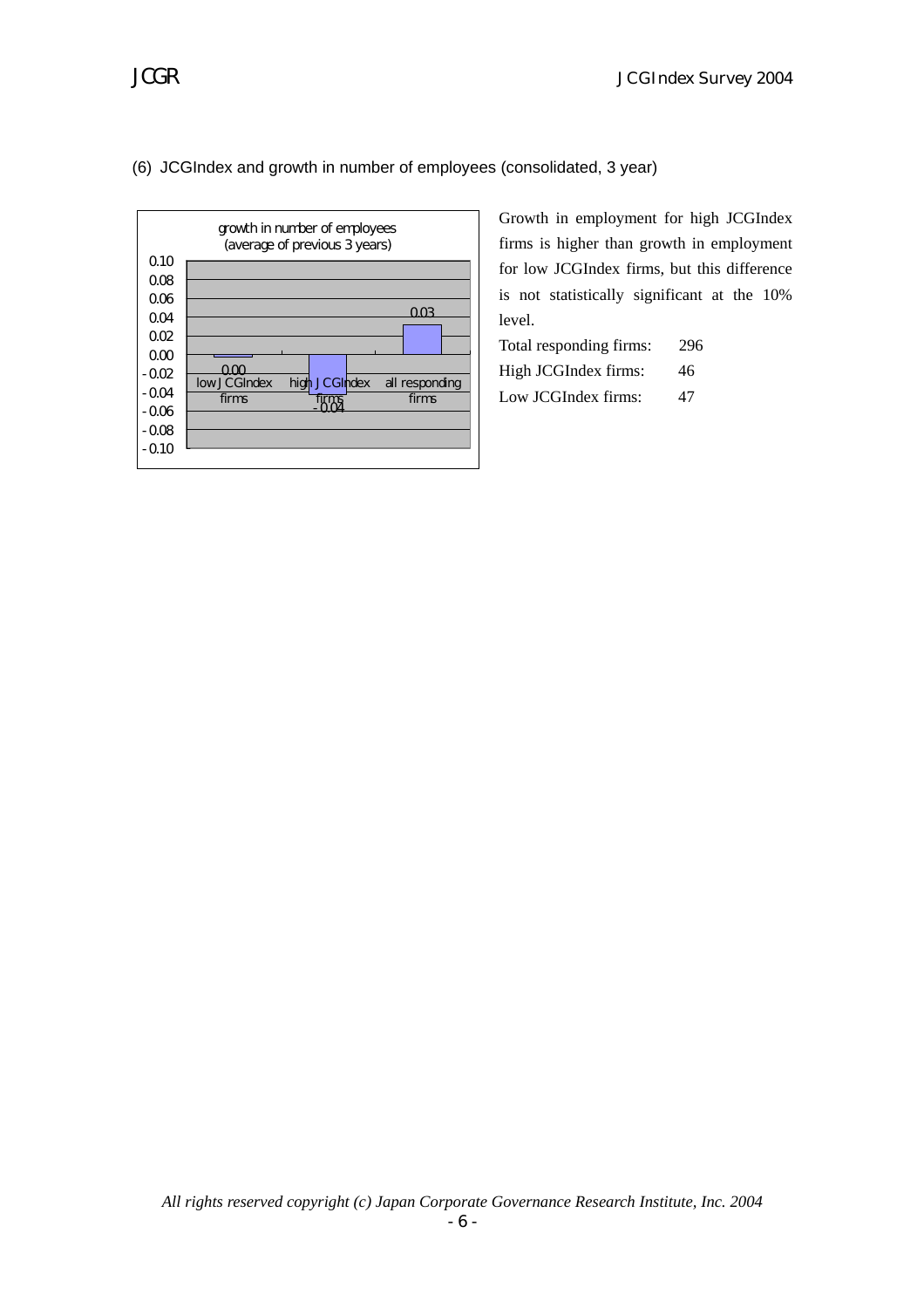2. Results by category and firm performance

A. Category I ( Corporate objectives and CEO responsibility)

(1) Distribution of Category I, and definition of high and low Cg1 groups



Distribution of Cg1 Mean: 11.9, standard deviation: 4.8, maximum, 27, minimum 0 High Cg1 groups: 58 firms for which Cg1 is over 17 Low Cg1 group: 65 firms for which Cg1 is under 7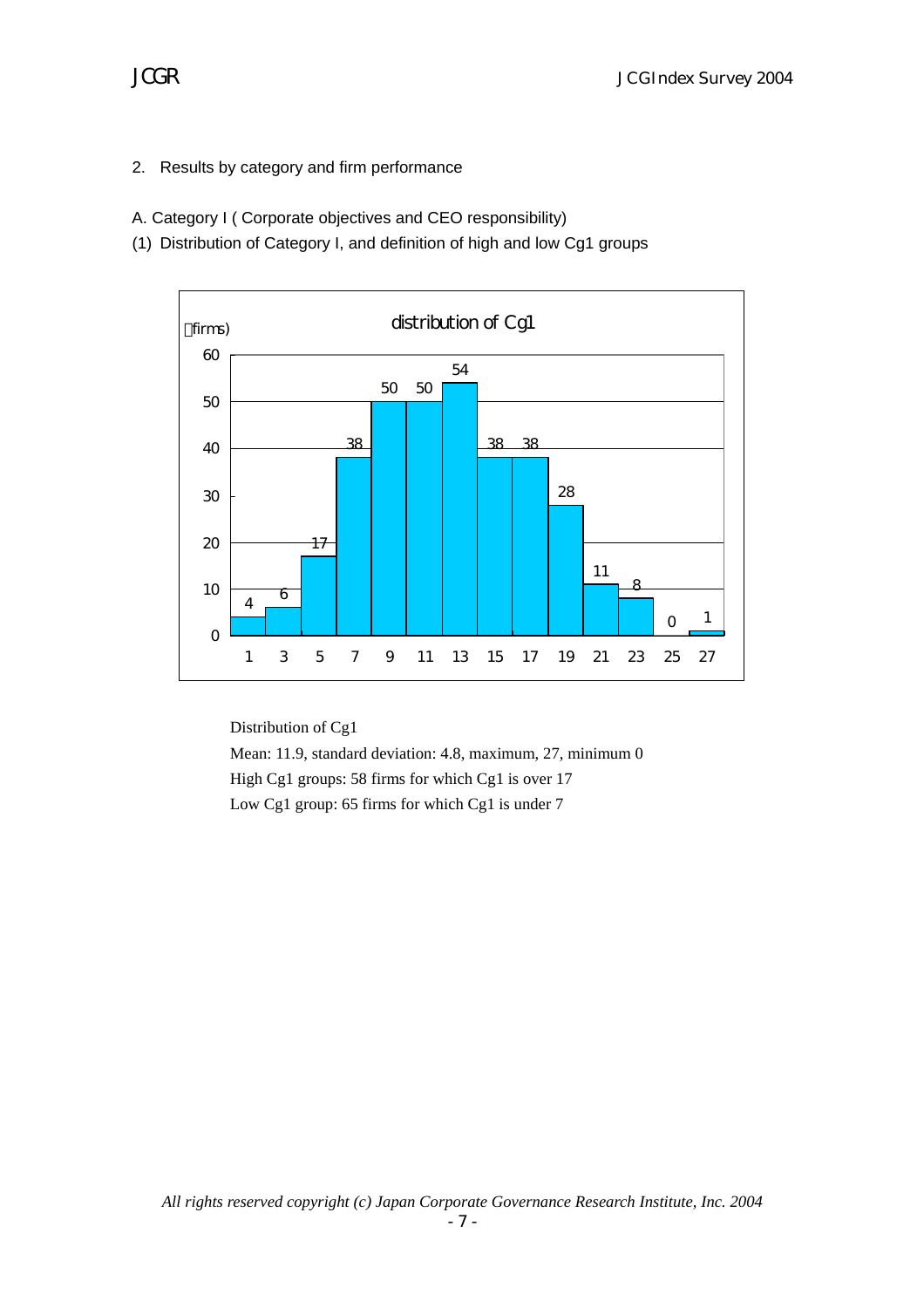# (2) Cg1 and firm characteristics

### a. Percentage foreign ownership



b. Age of CEO



Foreign ownership is higher in high Cg1 firms than in low Cg1 firms, and this difference is statistically significant (at the 1% level).

| Total responding firms: | 303 |
|-------------------------|-----|
| High JCGIndex firms:    | 56. |
| Low JCGIndex firms:     | 56  |

The CEO's of high JCGIndex firms are slightly older than CEO's of low JCGIndex firms, but this difference is not statistically significant at the 10% level.

| Total responding firms: | 316 |
|-------------------------|-----|
| High JCGIndex firms:    | 57  |
| Low JCGIndex firms:     | 59  |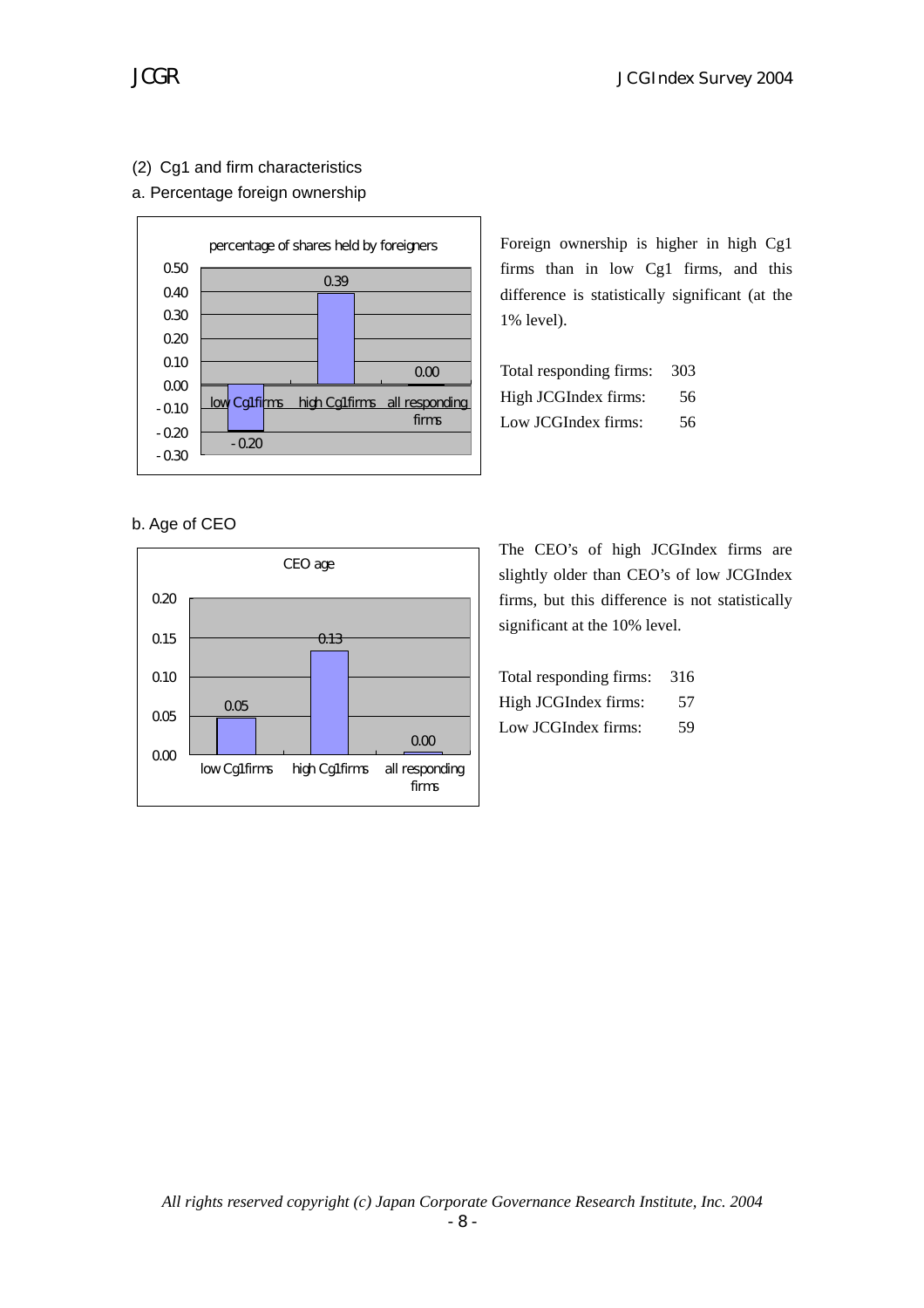# (3) Cg1 and firm size

#### a. Total assets (consolidated, 3 years)



b. Total sales (consolidated, 3 years)



Total assets of high Cg1 firms are greater than total assets of low Cg1 firms, and this difference is statistically significant (at the 1% level).

| Total responding firms: | 296 |
|-------------------------|-----|
| High JCGIndex firms:    | 53  |
| Low JCGIndex firms:     | 55  |

Total sales of high Cg1 firms are greater than total sales of low Cg1 firms, and this difference is statistically significant (at the 1% level).

| Total responding firms: 296 |     |
|-----------------------------|-----|
| High JCGIndex firms:        | 53  |
| Low JCGIndex firms:         | 55. |

c. Number of employees (consolidated, 3 years)



Number of employees of high Cg1 firms is greater than number of employees in low Cg1 firms, but this difference is not significant at the 10% level.

| Total responding firms: | 296 |
|-------------------------|-----|
| High JCGIndex firms:    | 53  |
| Low JCGIndex firms:     | 55  |

*All rights reserved copyright (c) Japan Corporate Governance Research Institute, Inc. 2004*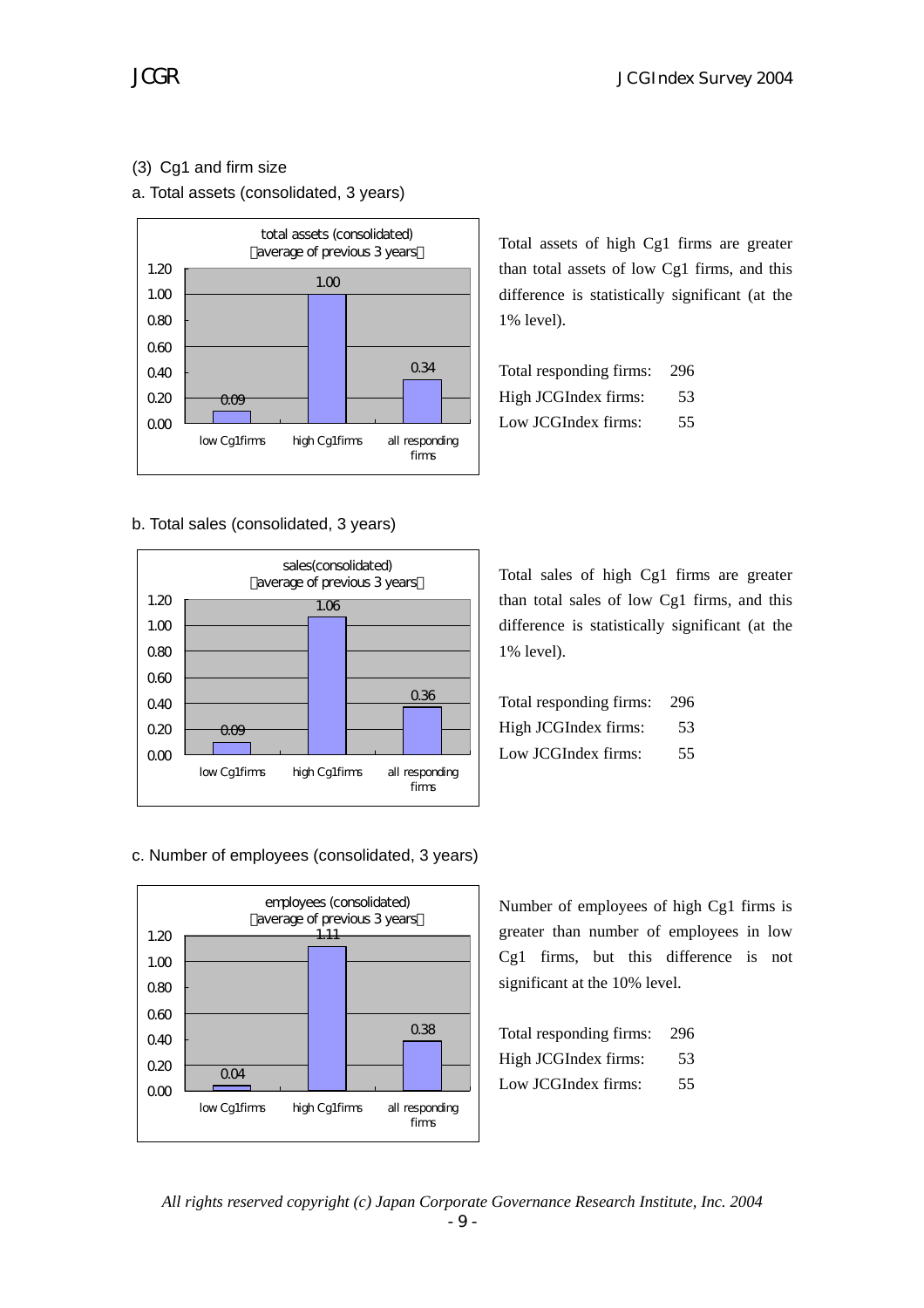# (4) Cg1 and firm performance

a. ROA (consolidated, 3 years and 5 years)





#### b. ROE (consolidated, 3 years and 5 years)



# 3 years

ROA for high Cg1 firms is slightly lower than ROA for low Cg1 firms but this difference is not statistically significant at the 10% level.

| Total responding firms: | 287 |
|-------------------------|-----|
| High JCGIndex firms:    | 52. |
| Low JCGIndex firms:     | 53  |

#### 5 years

ROA for high Cg1 firms is slightly lower than ROA for low Cg1 firms and this difference is statistically significant (at the 5% level).

| Total responding firms: | 264 |
|-------------------------|-----|
| High JCGIndex firms:    | 49  |
| Low JCGIndex firms:     | 48  |

#### 3 years

ROE for high Cg1 firms is lower than ROE for low Cg1 firms but this difference is not statistically significant at the 10% level.

| Total responding firms: | 285 |
|-------------------------|-----|
| High JCGIndex firms:    | 52. |
| Low JCGIndex firms:     | 52  |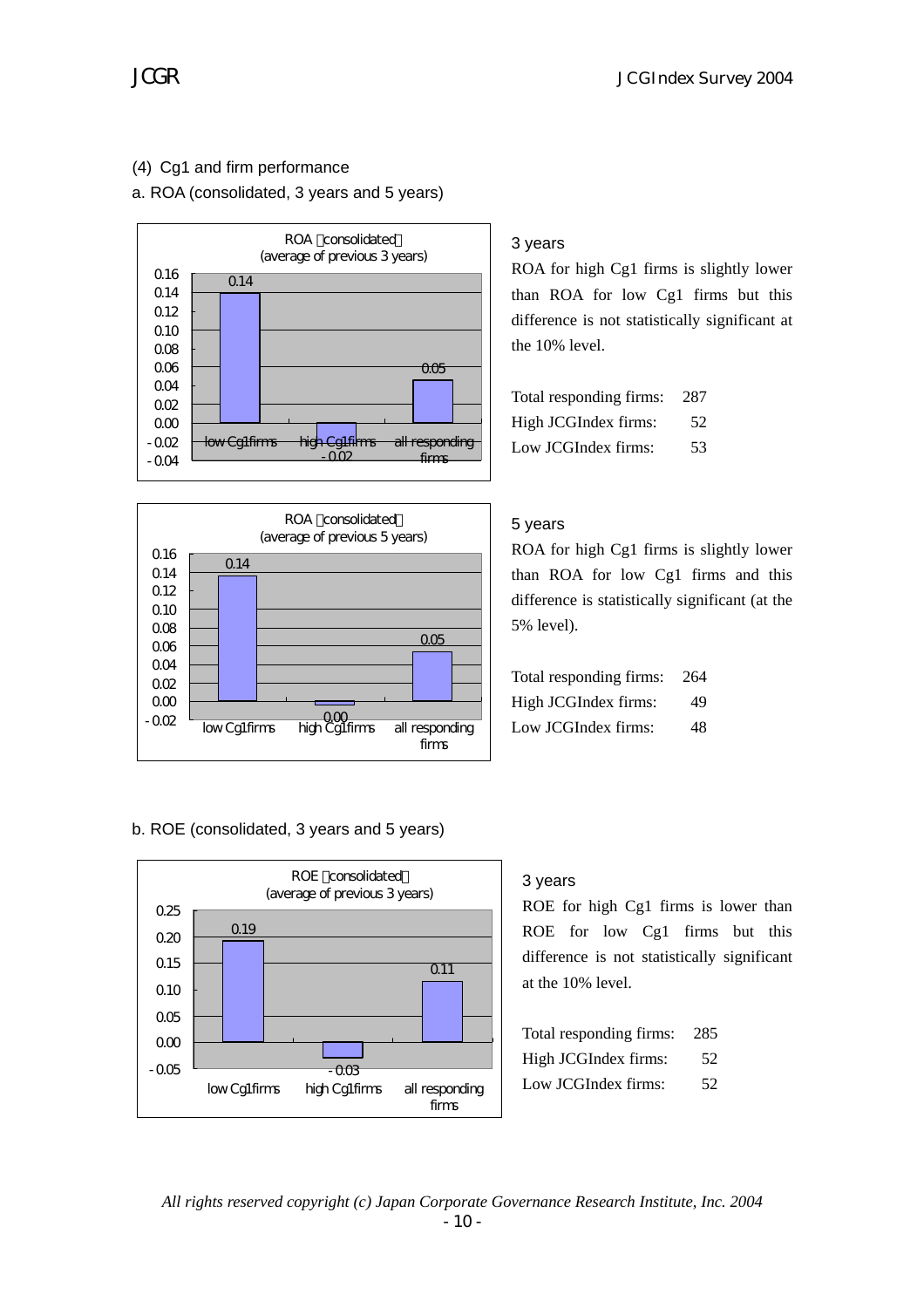

5 years

ROE for high Cg1 firms is higher than ROE for low Cg1 firms but this difference is not statistically significant at the 10% level

| Total responding firms: | 263 |
|-------------------------|-----|
| High JCGIndex firms:    | 49  |
| Low JCGIndex firms:     | 48  |

(5) Cg1 and return on common stock (3 years and 5 years)



#### average of previous 5 years  $-0.04$ 0.11  $\overline{a}$  $-0.06$  $-0.04$  $-0.02$  $0<sup>0</sup>$ 0.02  $0<sub>0</sub>$ 0.06 0.08 0.10 0.12 low Cg1firms high Cg1firms all responding firms

# 3 years

Return on common stock for high Cg1 firms is lower than return on common stock for low Cg1 firms, but this difference is not statistically significant at the 10% level.

| Total responding firms: | 297 |
|-------------------------|-----|
| High JCGIndex firms:    | 56  |
| Low JCGIndex firms:     | 57  |

# 5 years

Return on common stock for high Cg1 firms is higher than return on common stock for low Cg1 firms, but this difference is statistically significant at the 10% level.

| Total responding firms: | 284 |
|-------------------------|-----|
| High JCGIndex firms:    | 55  |
| Low JCGIndex firms:     | 54  |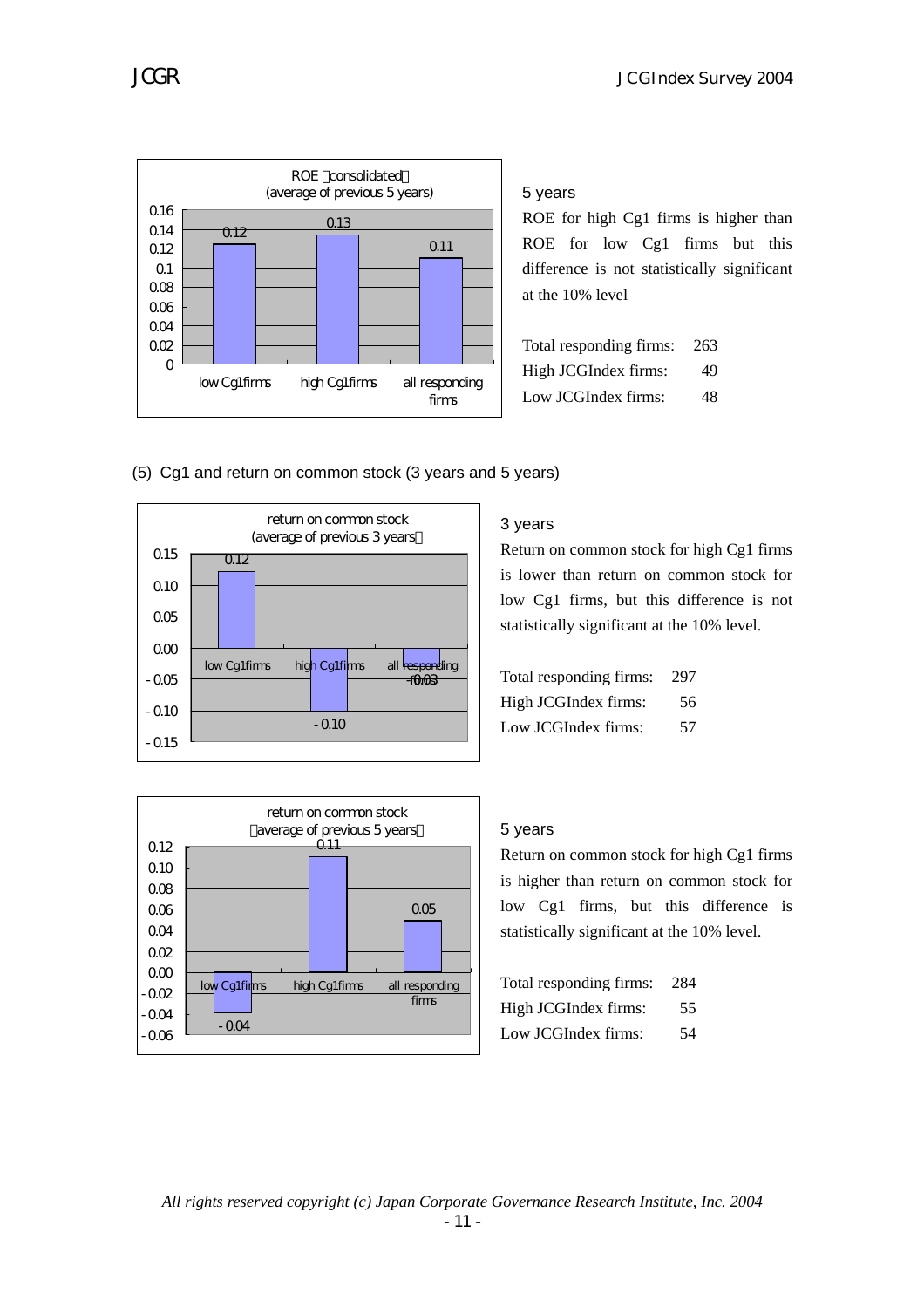



#### (6) Cg1 and growth in number of employees (consolidated, 3 year)

Growth in employment for high Cg1 firms is lower than growth in employment for low Cg1 firms, but this difference is not statistically significant at the 10% level.

| Total responding firms: | 296 |
|-------------------------|-----|
| High JCGIndex firms:    | 53  |
| Low JCGIndex firms:     | 55. |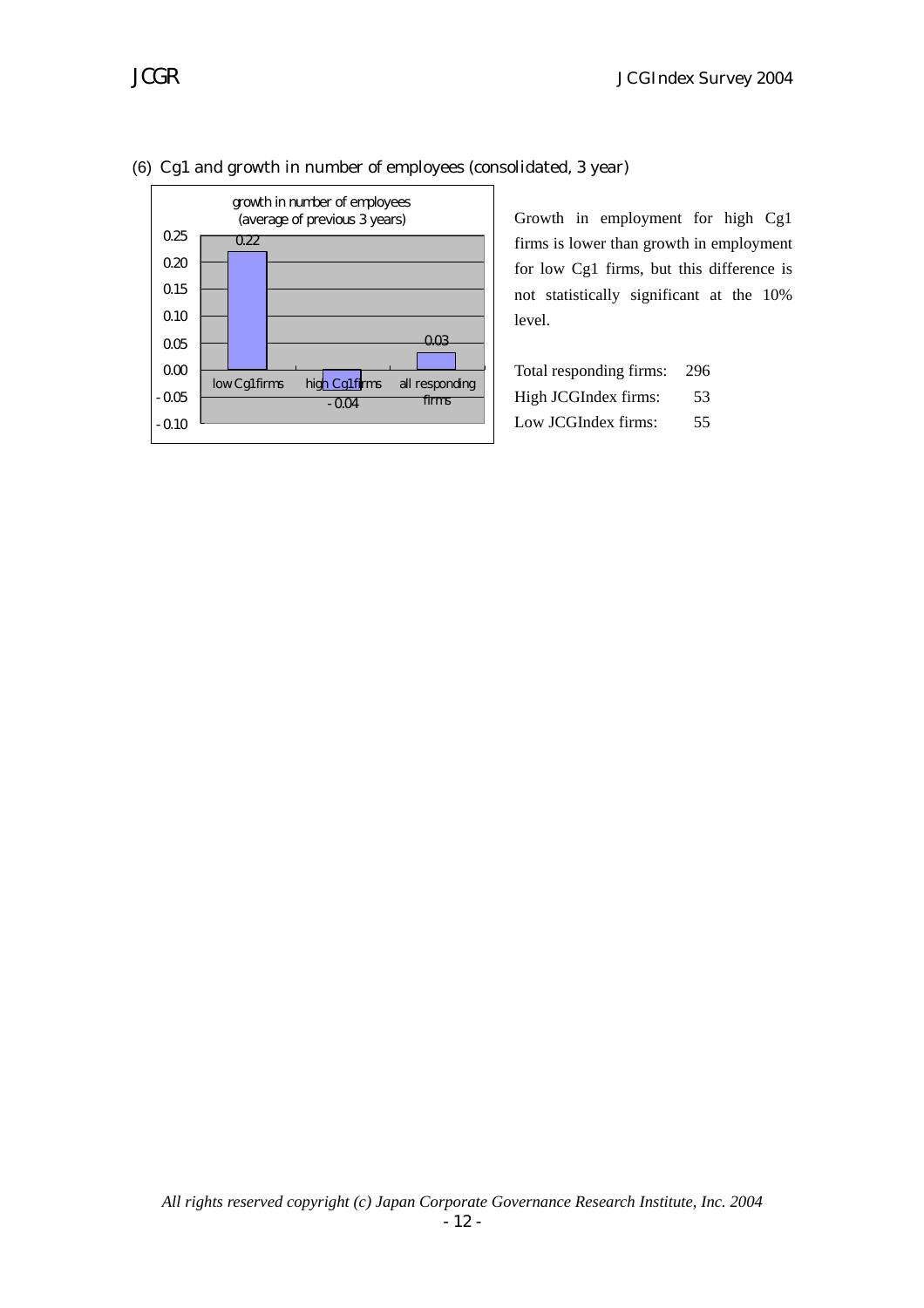B. Category II ( Structure and function of board of directors)

(1) Distribution of Cg2, and definition of high and low Cg2 groups



Mean: 6.7, standard deviation: 3.7, maximum, 21, minimum 0 High Cg2 group: 42 firms for which Cg2 is over 11 Low Cg2 group: 39 firms for which Cg2 is under 3

- (2) Cg2 and firm characteristics
- a. Percentage foreign ownership



Foreign ownership is higher in high Cg2 firms than in low Cg2 firms, and this difference is statistically significant (at the 1% level).

| Total responding firms: | 303 |
|-------------------------|-----|
| High JCGIndex firms:    | 37  |
| Low JCGIndex firms:     | 31  |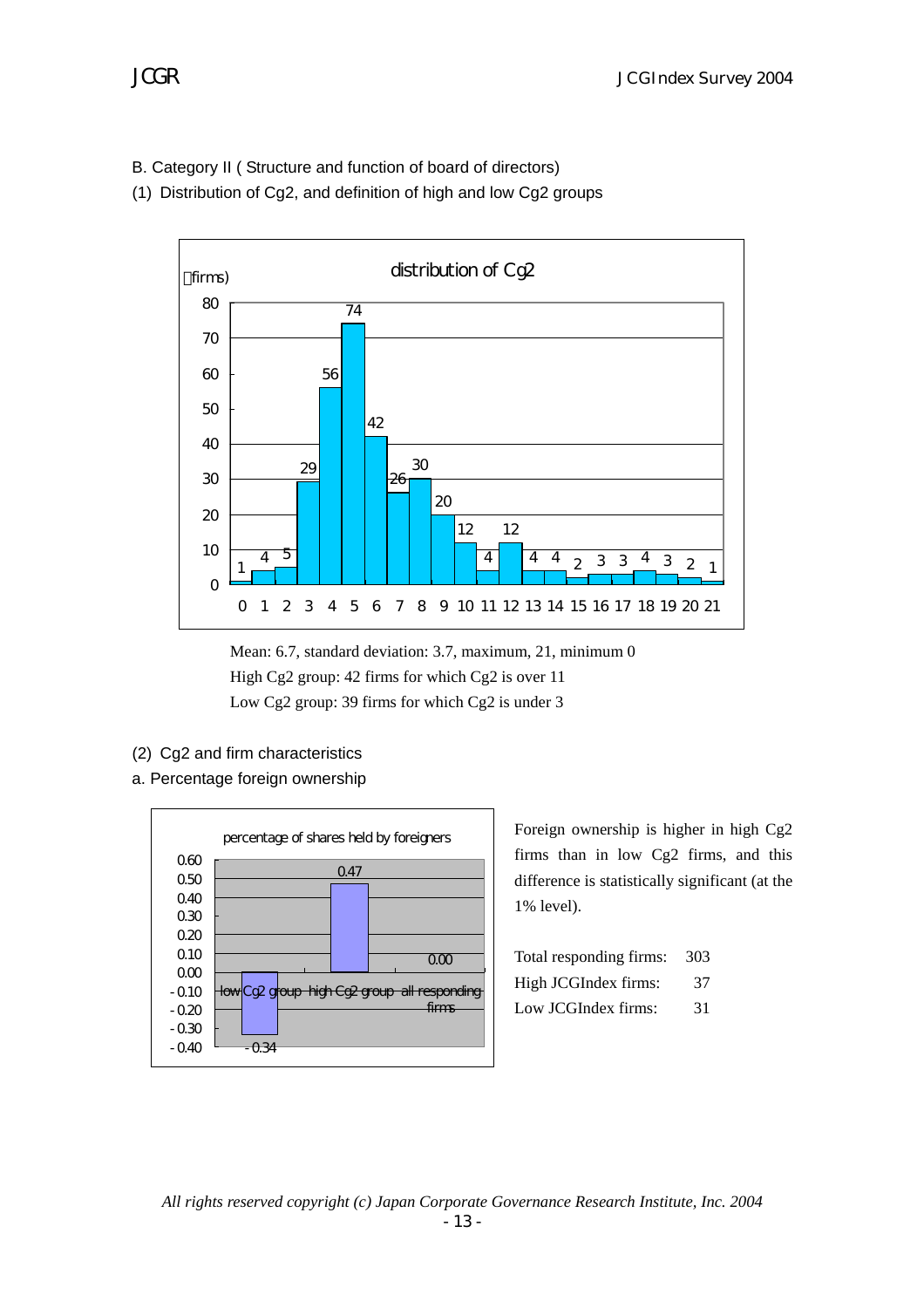# b. Age of CEO



The CEO's of high Cg2 firms are younger than CEO's of low Cg2 firms, but this difference is not statistically significant at the 10% level.

| Total responding firms: | 316 |
|-------------------------|-----|
| High JCGIndex firms:    | 39  |
| Low JCGIndex firms:     | 36. |

(3) Cg2 and firm size

a. Total assets (consolidated, 3 years)



than total assets of low Cg2 firms, and this difference is statistically significant (significant at the 1% level).

Total assets of high Cg2 firms are greater

| Total responding firms: | 296 |
|-------------------------|-----|
| High JCGIndex firms:    | 36  |
| Low JCGIndex firms:     | 37  |

#### b. total sales (consolidated, 3 years)



Total sales of high Cg2 firms are greater than total sales of low Cg2 firms, and this difference is statistically significant (at the 1% level).

| Total responding firms: | 296 |
|-------------------------|-----|
| High JCGIndex firms:    | 36  |
| Low JCGIndex firms:     | 37  |

*All rights reserved copyright (c) Japan Corporate Governance Research Institute, Inc. 2004*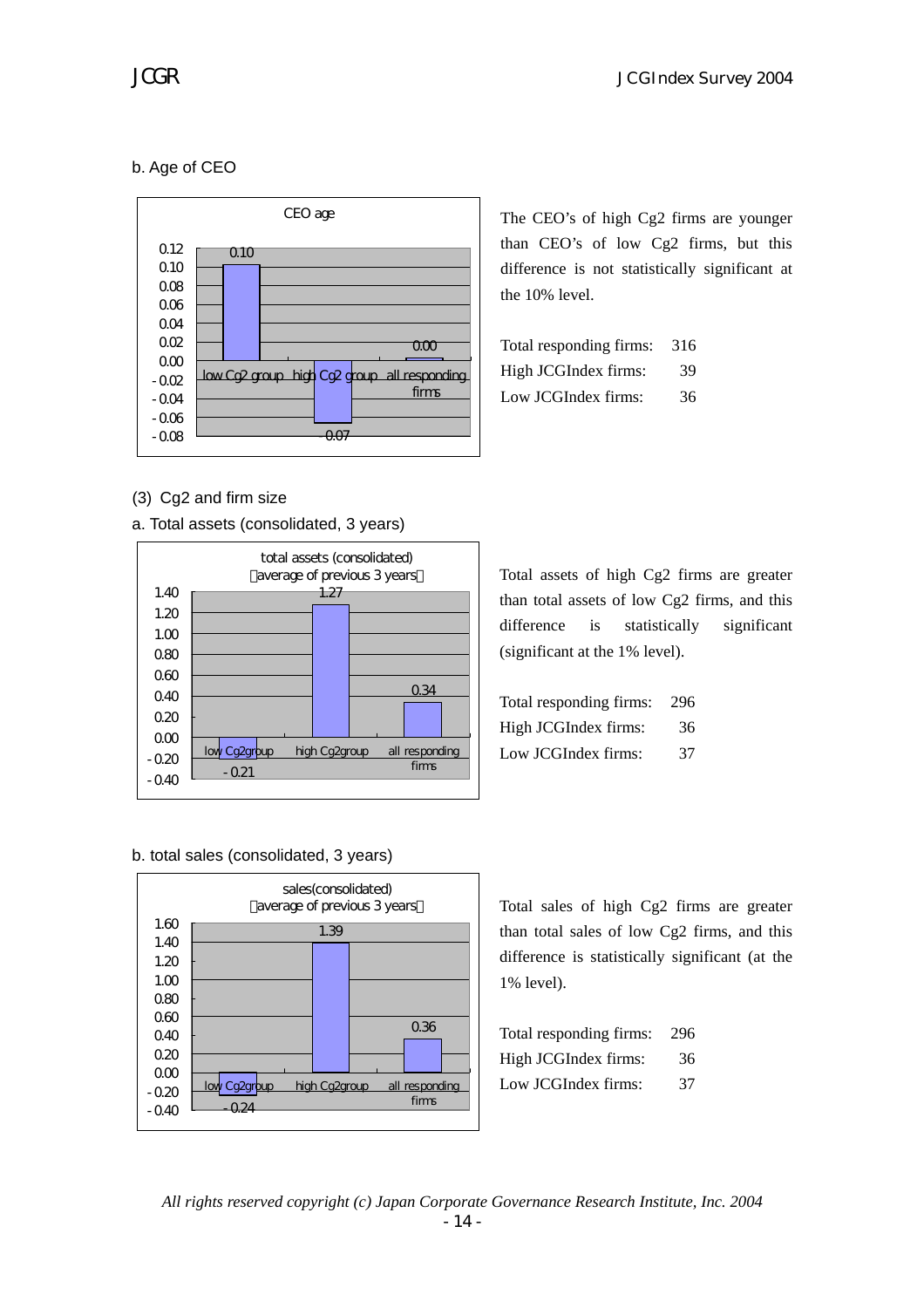### c. Number of employees (consolidated, 3 years)



Number of employees of high Cg2 firms is greater than number of employees in low Cg2 firms, and this difference is statistically significant (at the 1% level).

| Total responding firms: | 296 |
|-------------------------|-----|
| High JCGIndex firms:    | 36  |
| Low JCGIndex firms:     | 37  |

# (4) Cg2 and firm performance

a. ROA (consolidated, 3 years and 5 years)





### 3 years

ROA for high Cg2 firms is higher than ROA for low Cg2 firms and this difference is statistically significant (at the 5% level).

| Total responding firms: | 287 |
|-------------------------|-----|
| High JCGIndex firms:    | 35  |
| Low JCGIndex firms:     | 36  |

#### 5 years

ROA for high Cg2 firms is higher than ROA for low Cg2 firms and this difference is statistically significant (at the 5% level).

| Total responding firms: | 264 |
|-------------------------|-----|
| High JCGIndex firms:    | 34  |
| Low JCGIndex firms:     | 30  |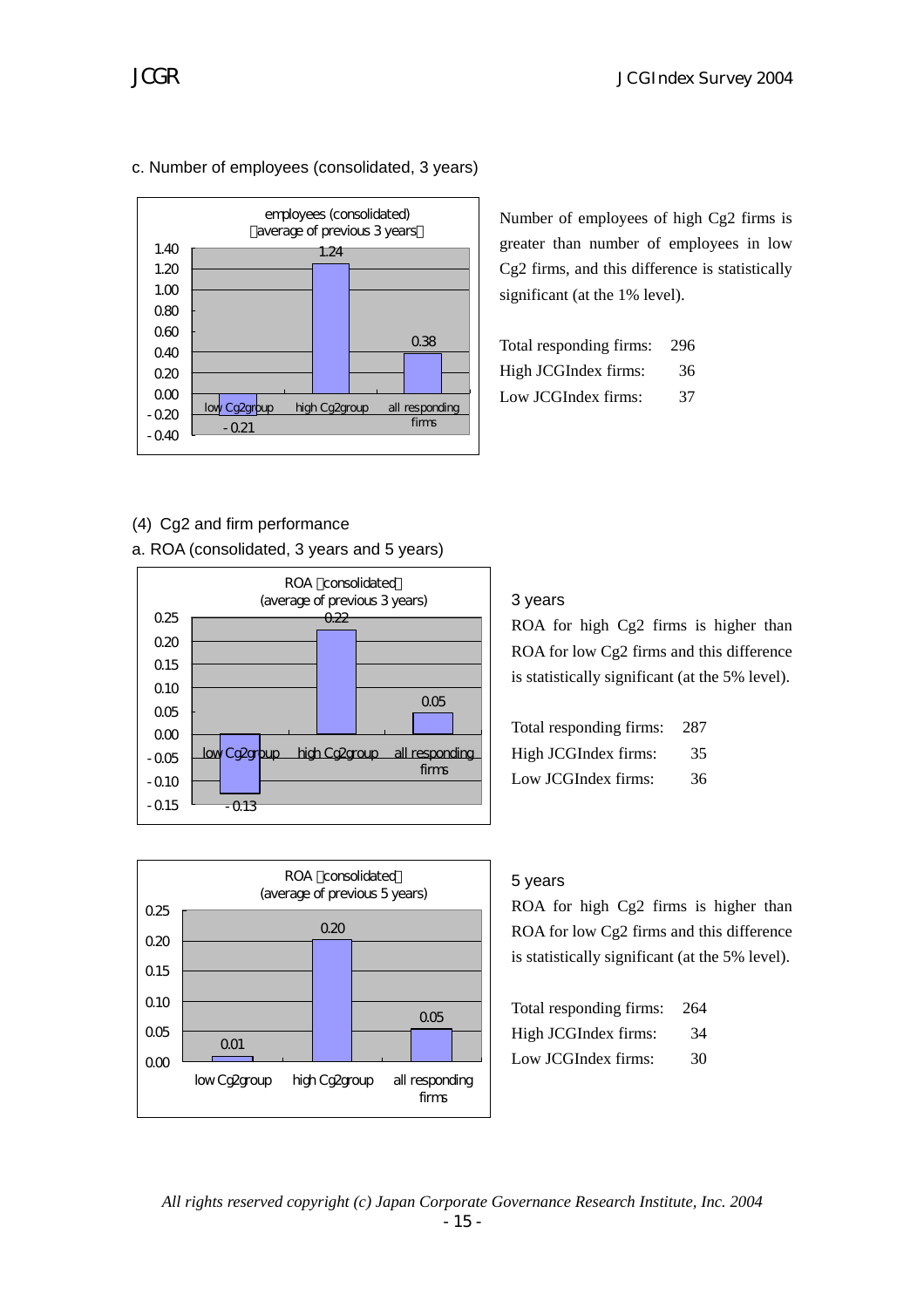

#### b. ROE (consolidated, 3 years and 5 years)

#### 3 years

ROE for high Cg2 firms is higher than ROE for low Cg2 firms and this difference is statistically significant (at the 10% level).

| Total responding firms: | 285 |
|-------------------------|-----|
| High JCGIndex firms:    | 35  |
| Low JCGIndex firms:     | 35  |



#### 5 years

ROE for high Cg2 firms is higher than ROE for low Cg2 firms and this difference is statistically significant (at the 5% level).

| Total responding firms: | 263 |
|-------------------------|-----|
| High JCGIndex firms:    | 34  |
| Low JCGIndex firms:     | 30  |

(5) Cg2 and return on common stock (3 years and 5 years)



#### 3 years

Return on common stock for high Cg2 firms is lower than return on common stock for low Cg2 firms, and this difference is statistically significant (significant at the 5% level).

| Total responding firms: | 297 |
|-------------------------|-----|
| High JCGIndex firms:    | 33  |
| Low JCGIndex firms:     | 34  |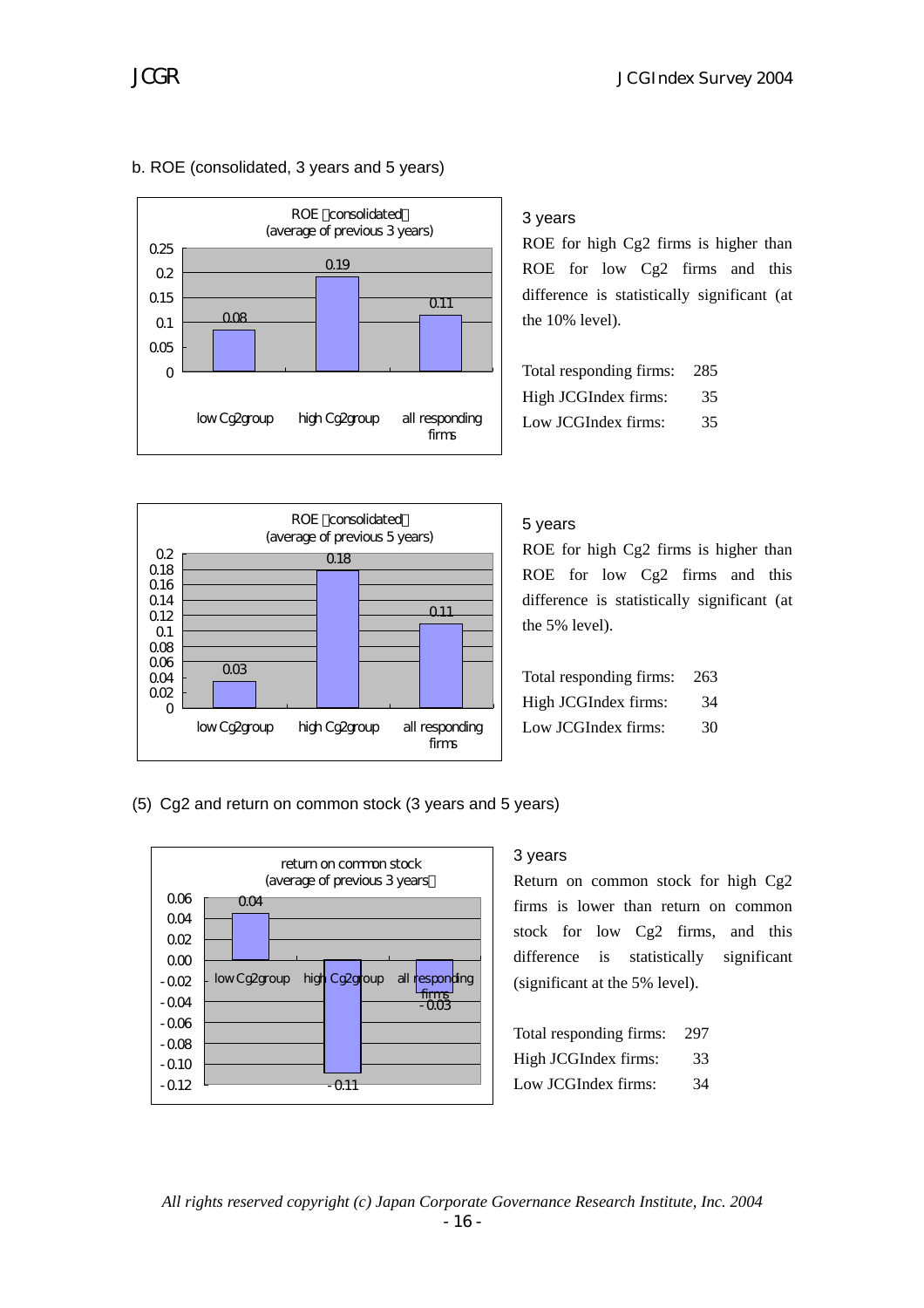

5 years

Return on common stock for high Cg2 firms is higher than return on common stock for low Cg2 firms, and this difference is statistically significant (at the 5% level).

| Total responding firms: | 284 |
|-------------------------|-----|
| High JCGIndex firms:    | 32  |
| Low JCGIndex firms:     | 32  |

# (6) Cg2 and growth in number of employees (consolidated, 3 year)



Growth in employment for high Cg2 firms is slightly lower than growth in employment for low Cg2 firms, but this difference is not statistically significant at the 10% level.

| Total responding firms: | 296 |
|-------------------------|-----|
| High JCGIndex firms:    | 36  |
| Low JCGIndex firms:     | 37  |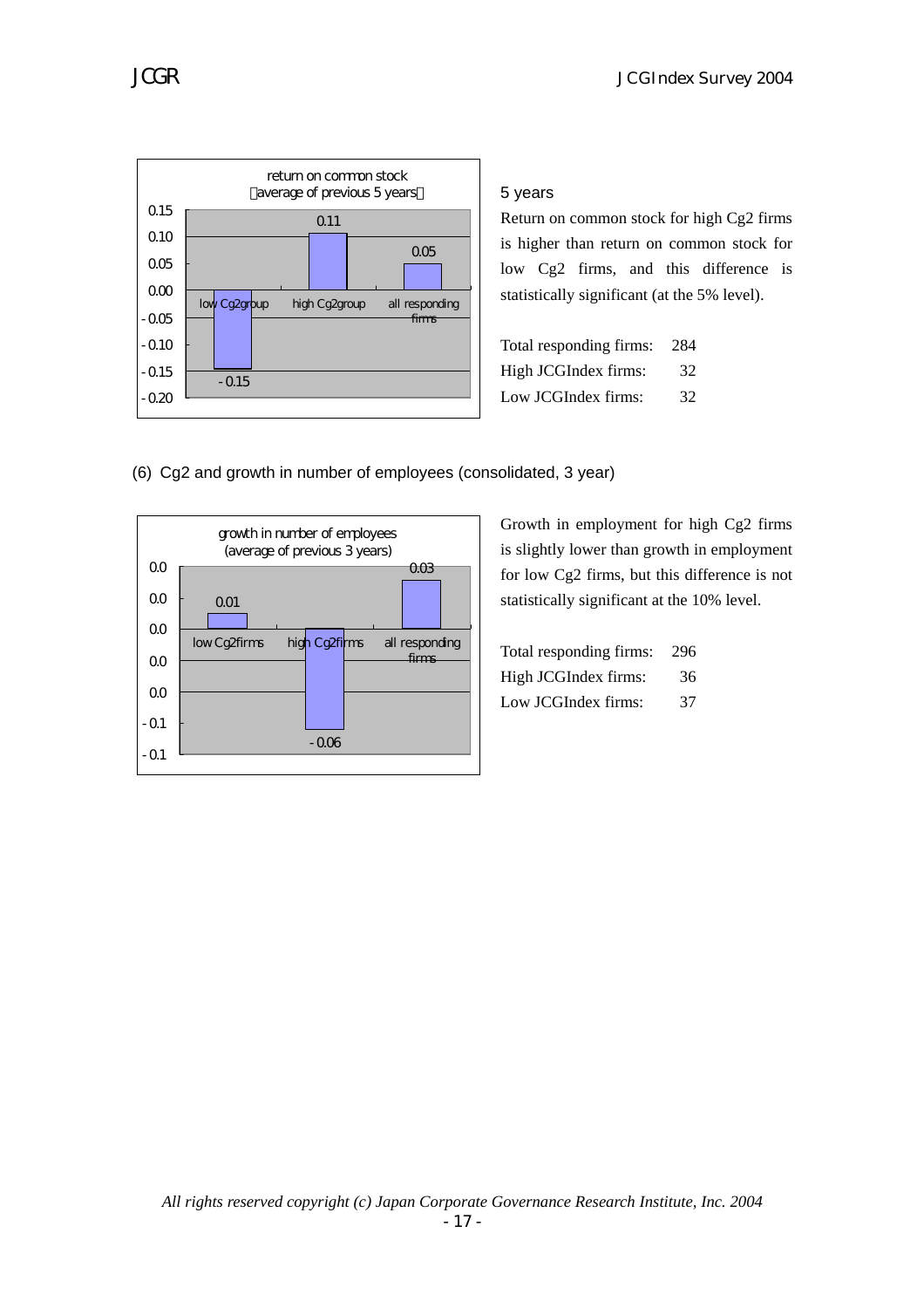C. Category III (Management system)

(1) Distribution of Cg3, and definition of high and low Cg3 groups



Mean: 16.0, standard deviation: 4.2, maximum, 25, minimum 3 High Cg3 group: 44 firms for which Cg3 is over 21 Low Cg3 group: 53 firms for which Cg3 is under 11

- (2) Cg3 and firm characteristics
- a. Percentage foreign ownership



Foreign ownership is higher in high Cg3 firms than in low Cg3 firms, and this difference is statistically significant (significant at the 1% level).

| Total responding firms: | 303 |
|-------------------------|-----|
| High JCGIndex firms:    | 39  |
| Low JCGIndex firms:     | 45  |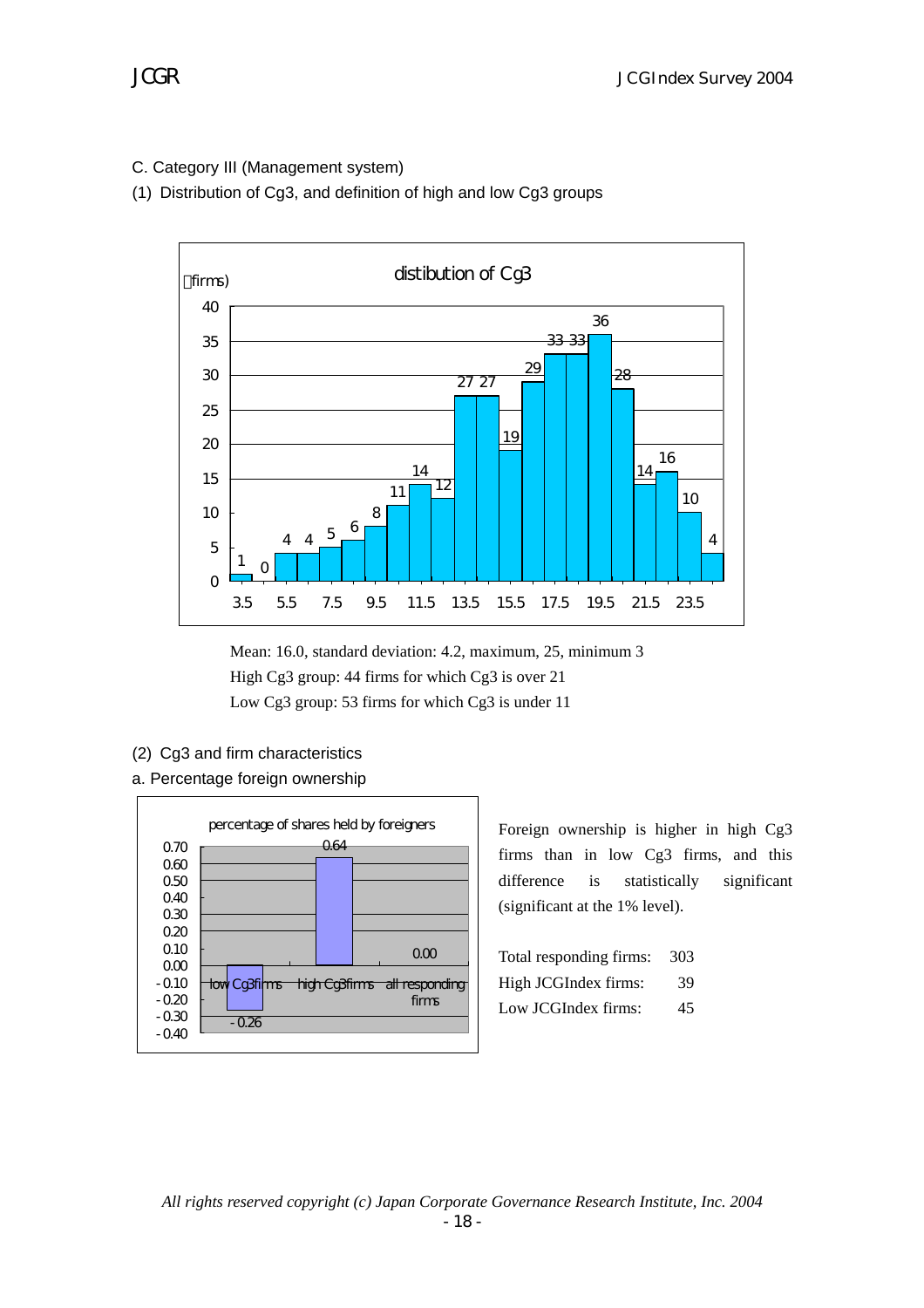# b. Age of CEO



The CEO's of high Cg3 firms are younger than CEO's of low Cg3 firms, and this difference is statistically significant (significant at the 1% level).

| Total responding firms: | 316 |
|-------------------------|-----|
| High JCGIndex firms:    | 42  |
| Low JCGIndex firms:     | 50  |

### (3) Cg3 and firm size

a. Total assets (consolidated, 3 years)



Total assets of high Cg3 firms are greater than total assets of low Cg3 firms, and this difference is statistically significant (significant at the 1% level).

| Total responding firms: | 296 |
|-------------------------|-----|
| High JCGIndex firms:    | 41  |
| Low JCGIndex firms:     | 47  |

b. Total sales (consolidated, 3 years)



Total sales of high Cg3 firms are greater than total sales of low Cg3 firms, and this difference is statistically significant (significant at the 1% level).

| Total responding firms: | 296 |
|-------------------------|-----|
| High JCGIndex firms:    | 41  |
| Low JCGIndex firms:     | 47  |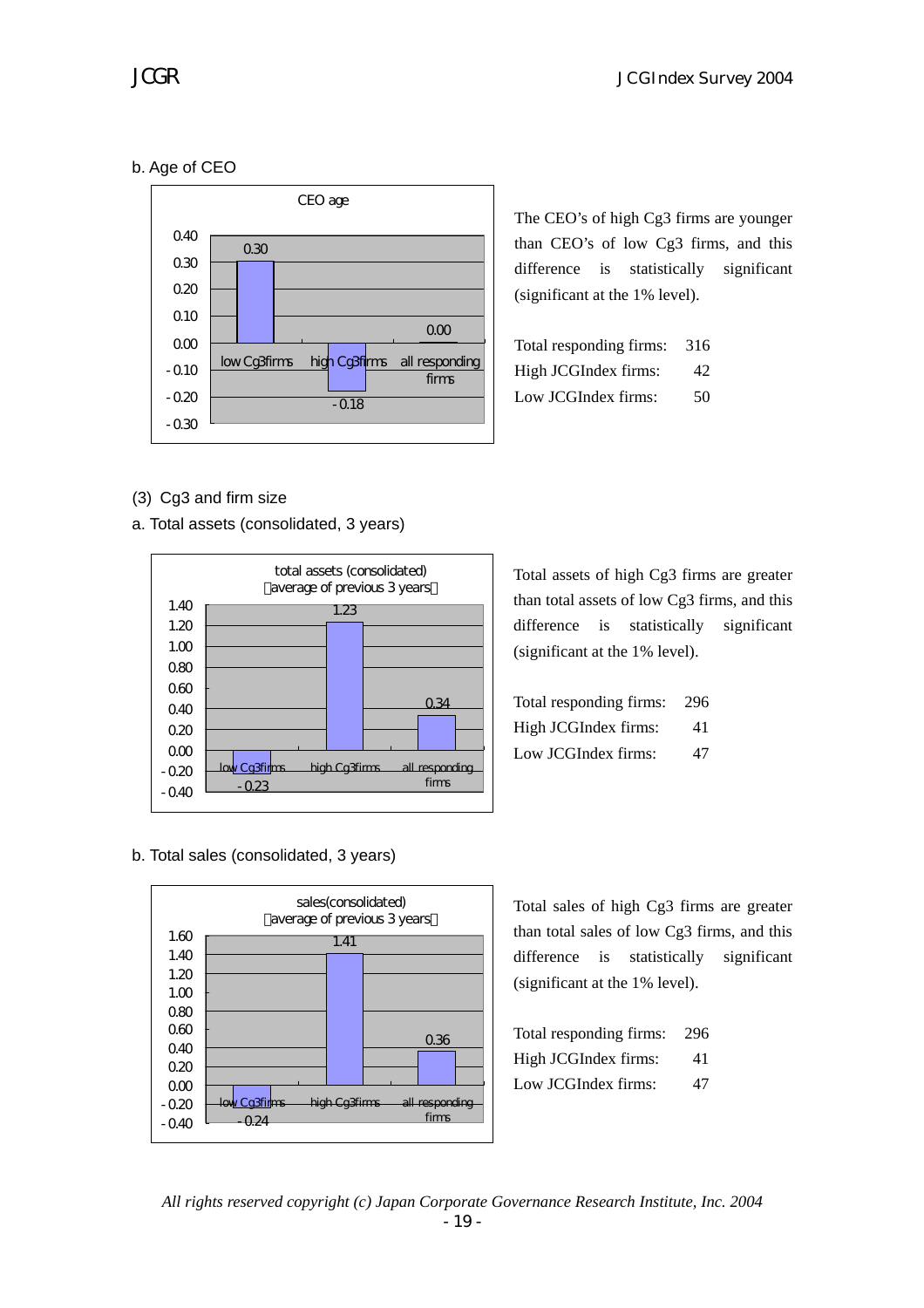c. Number of employees (consolidated, 3 years)



- (4) Cg3 and firm performance
- a. ROA (consolidated, 3 years and 5 years)



#### ROA consolidated (average of previous 5 years)  $0.09$ 0.17 0.05  $0<sup>0</sup>$ 0.02 0.04  $0<sub>0</sub>$ 0.08 0.10 0.12 0.14 0.16 0.18 low Cg3firms high Cg3firms all responding firms

Number of employees of high Cg3 firms is greater than number of employees in low Cg3 firms, and this difference is statistically significant (significant at the 1% level).

| Total responding firms: | 296 |
|-------------------------|-----|
| High JCGIndex firms:    | 41  |
| Low JCGIndex firms:     | 47  |

### 3 years

ROA for high Cg3 firms is higher than ROA for low Cg3 firms but this difference is not statistically significant at the 10% level.

| Total responding firms: | 287 |
|-------------------------|-----|
| High JCGIndex firms:    | 38  |
| Low JCGIndex firms:     | 45. |

#### 5 years

ROA for high Cg3 firms is higher than ROA for low Cg3 firms, but this difference is not statistically significant at the 10% level.

| Total responding firms: | 264 |
|-------------------------|-----|
| High JCGIndex firms:    | 37  |
| Low JCGIndex firms:     | 39  |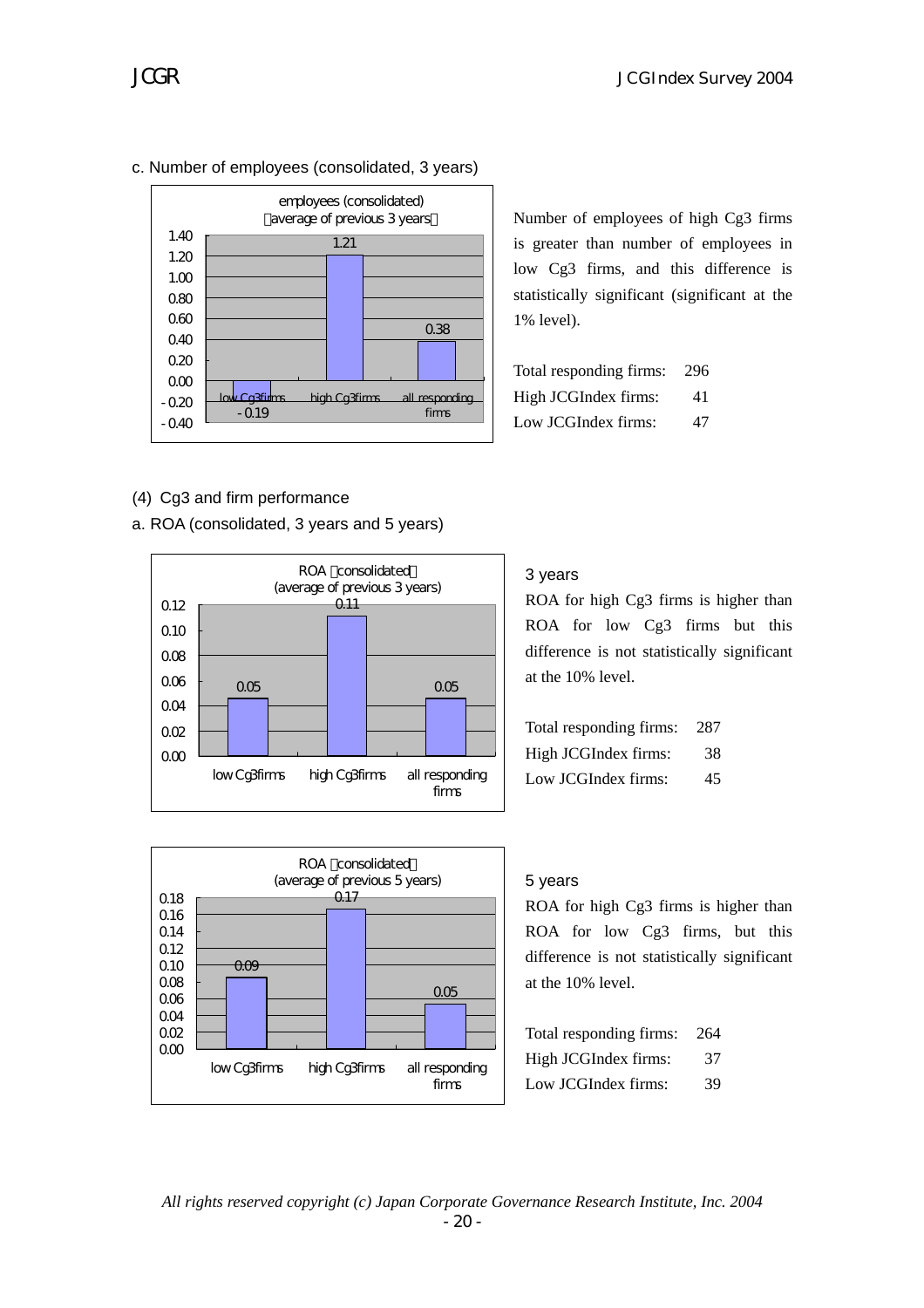

### b. ROE (consolidated, 3 years and 5 years)

#### 3 years

ROE for high Cg3 firms is lower than ROE for low Cg3 firms but this difference is not statistically significant at the 10% level.

| Total responding firms: | 287 |
|-------------------------|-----|
| High JCGIndex firms:    | 38  |
| Low JCGIndex firms:     | 44  |



#### 5 years

ROE for high Cg3 firms is higher than ROE for low Cg3 firms, but this difference is not statistically significant at the 10% level.

| Total responding firms: | -263 |
|-------------------------|------|
| High JCGIndex firms:    | 37   |
| Low JCGIndex firms:     | 39   |

(5) Cg3 and return on common stock (3 years and 5 years)



#### 3 years

Return on common stock for high Cg3 firms is lower than return on common stock for low Cg3 firms, but this differences is not statistically significant at the 10% level.

| Total responding firms: | 297 |
|-------------------------|-----|
| High JCGIndex firms:    | 39  |
| Low JCGIndex firms:     | 44  |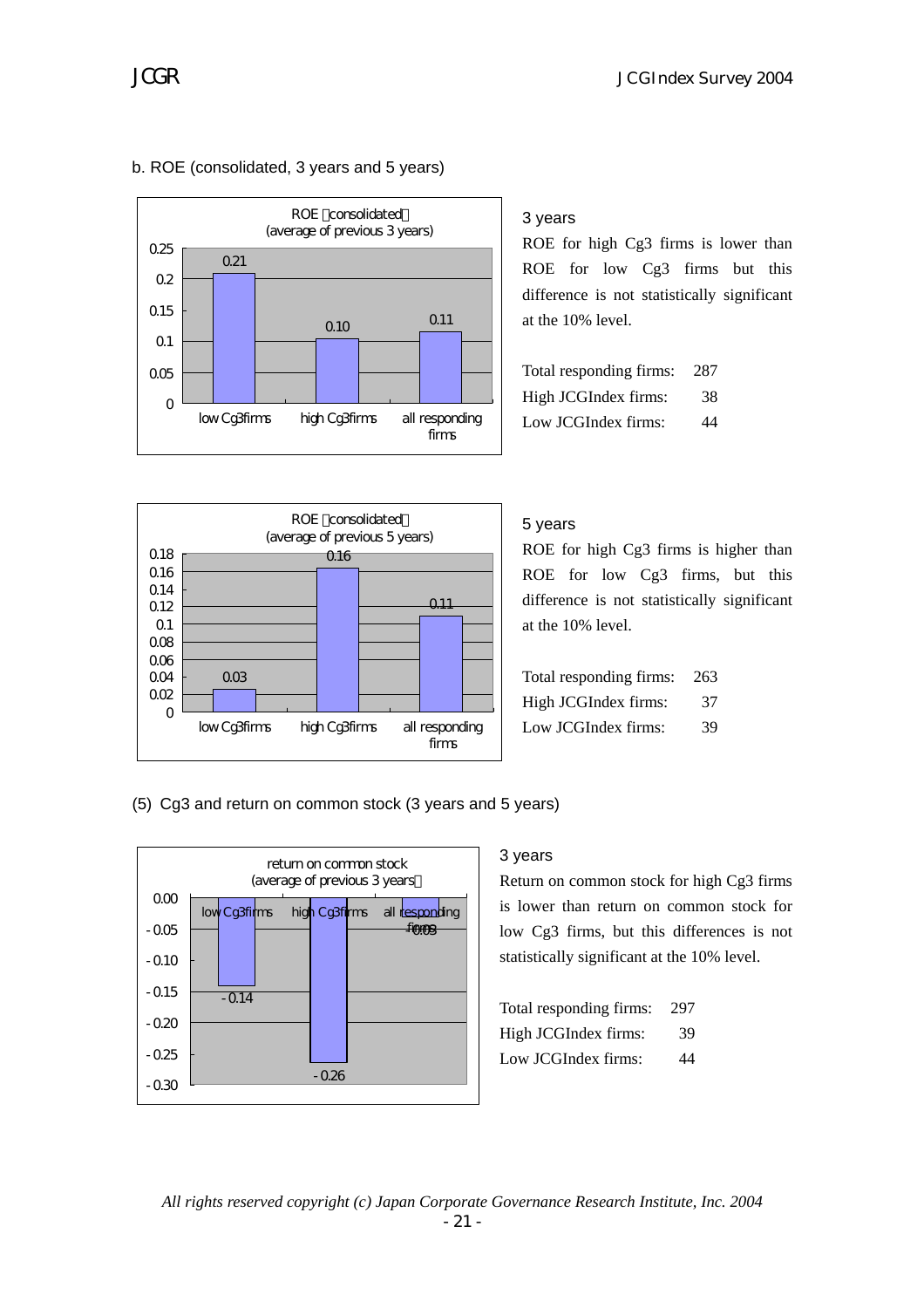

5 years

Return on common stock for high Cg3 firms is higher than return on common stock for low Cg3 firms, and this difference is statistically significant (at the 10% level).

| Total responding firms: | 284 |
|-------------------------|-----|
| High JCGIndex firms:    | 38  |
| Low JCGIndex firms:     | 42  |

(6) Cg3 and growth in number of employees (consolidated, 3 year)



Growth in employment for high Cg3 firms is slightly higher than growth in employment for low Cg3 firms, but this difference is not statistically significant at the 10% level.

| Total responding firms: | -296 |
|-------------------------|------|
| High JCGIndex firms:    | 41   |
| Low JCGIndex firms:     | 47   |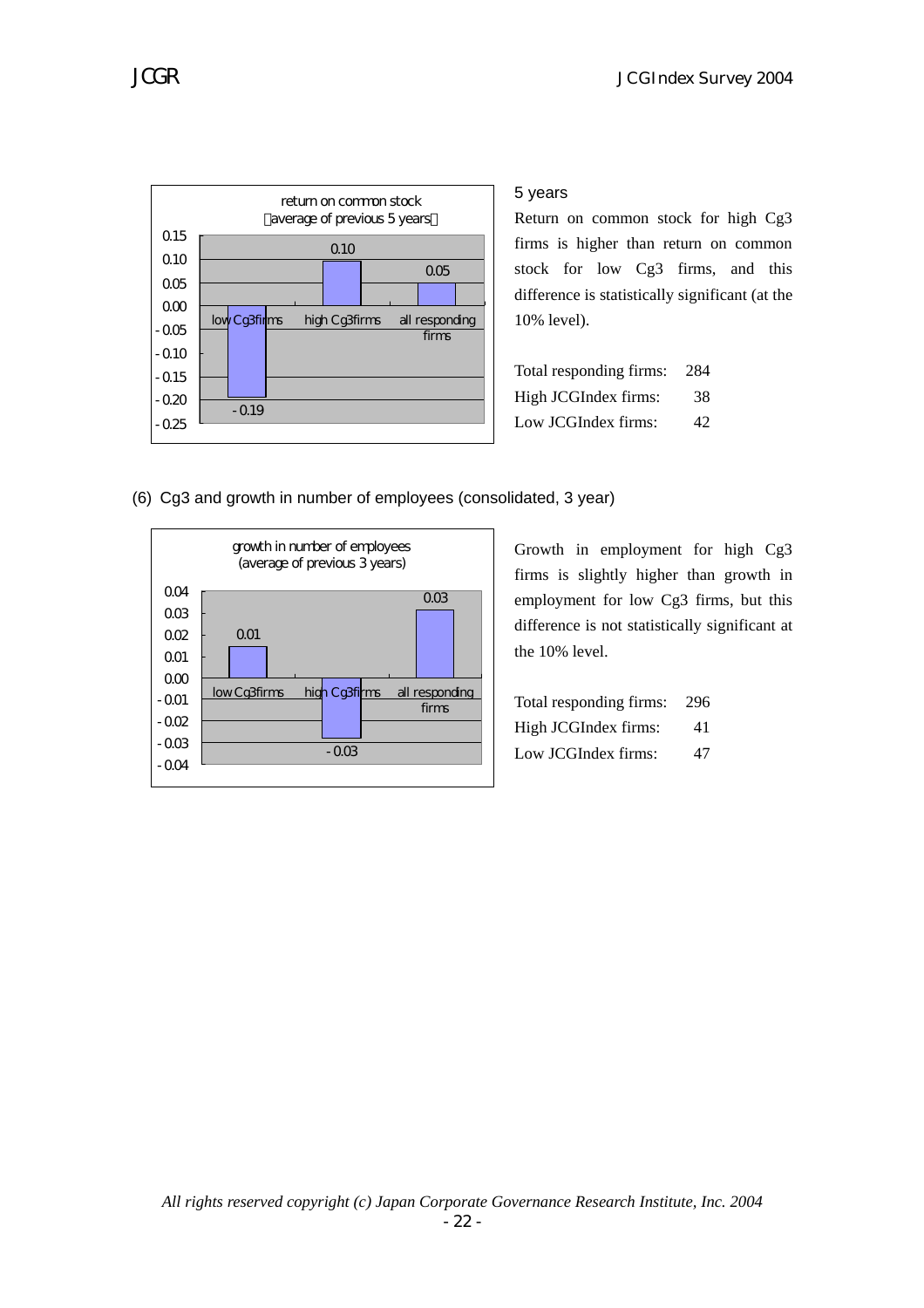- D. Category IV (Transparency and communication with shareholders)
- (1) Distribution of Cg4, and definition of high and low Cg4 groups



Mean: 10.4, standard deviation: 3.8, maximum, 19, minimum 0 High Cg4 group: 56 firms for which Cg4 is over 15 Low Cg4 group: 49 firms for which Cg4 is under 6

- (2) Cg4 and firm characteristics
- a. Percentage foreign ownership



Foreign ownership is higher in high Cg4 firms than in low Cg4 firms, and this difference is statistically significant (at the 1% level).

| Total responding firms: | 303 |
|-------------------------|-----|
| High JCGIndex firms:    | 53  |
| Low JCGIndex firms:     | 43  |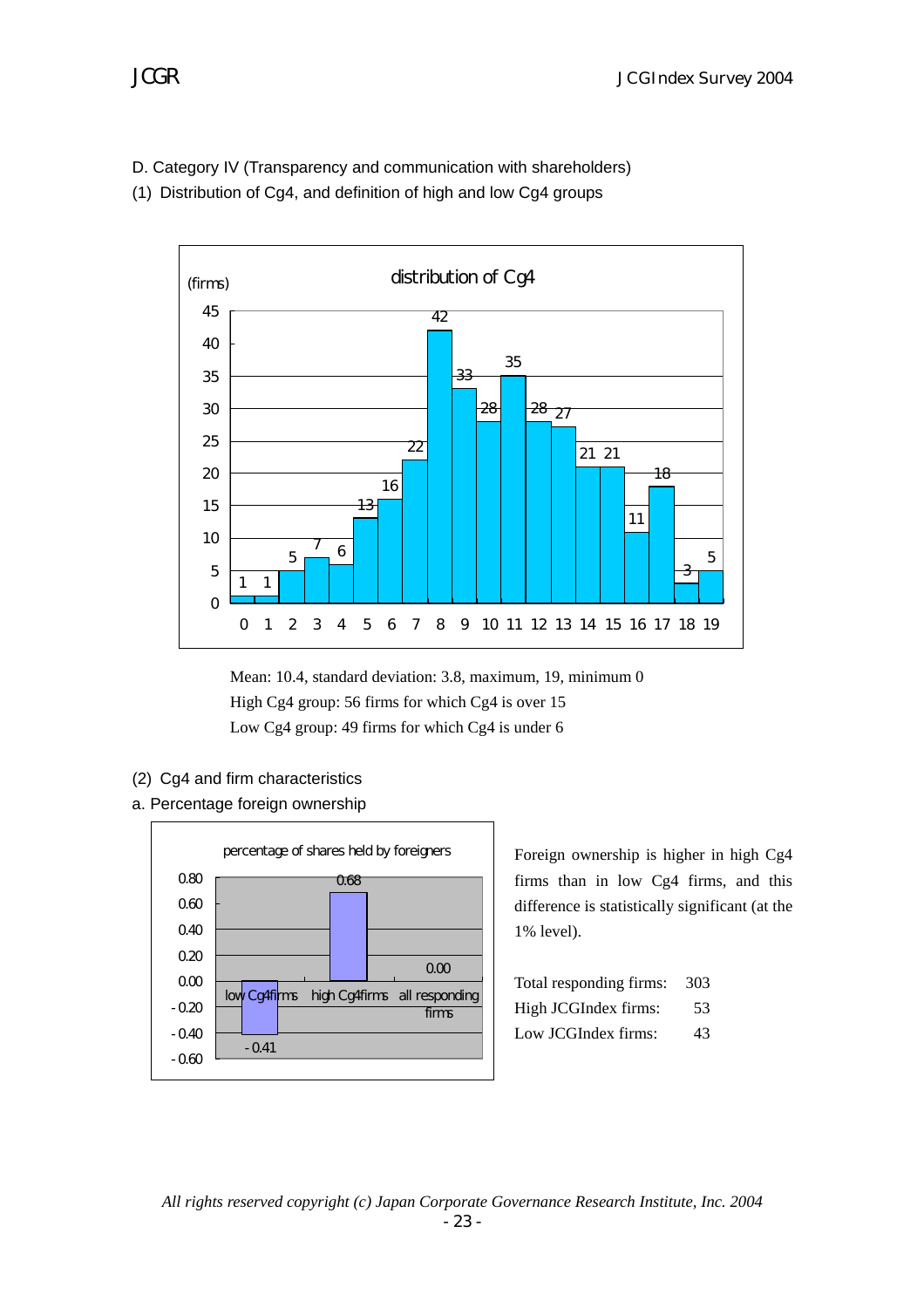# b. Age of CEO



The CEO's of high Cg4 firms are younger than CEO's of low Cg4 firms, but this difference is not statistically significant at the 10% level.

| Total responding firms: | 316 |
|-------------------------|-----|
| High JCGIndex firms:    | 53  |
| Low JCGIndex firms:     | 45  |

# (3) Cg4 and firm size

a. Total assets (consolidated, 3 years)



Total assets of high Cg4 firms are greater than total assets of low Cg4 firms, and this difference is statistically significant (at the 1% level).

| Total responding firms: | -296 |
|-------------------------|------|
| High JCGIndex firms:    | 45.  |
| Low JCGIndex firms:     | 42.  |

#### b. Total sales (consolidated, 3 years)



Total sales of high Cg4 firms are greater than total sales of low Cg4 firms, and this difference is statistically significant (at the 1% level).

| Total responding firms: | 296 |
|-------------------------|-----|
| High JCGIndex firms:    | 45  |
| Low JCGIndex firms:     | 42  |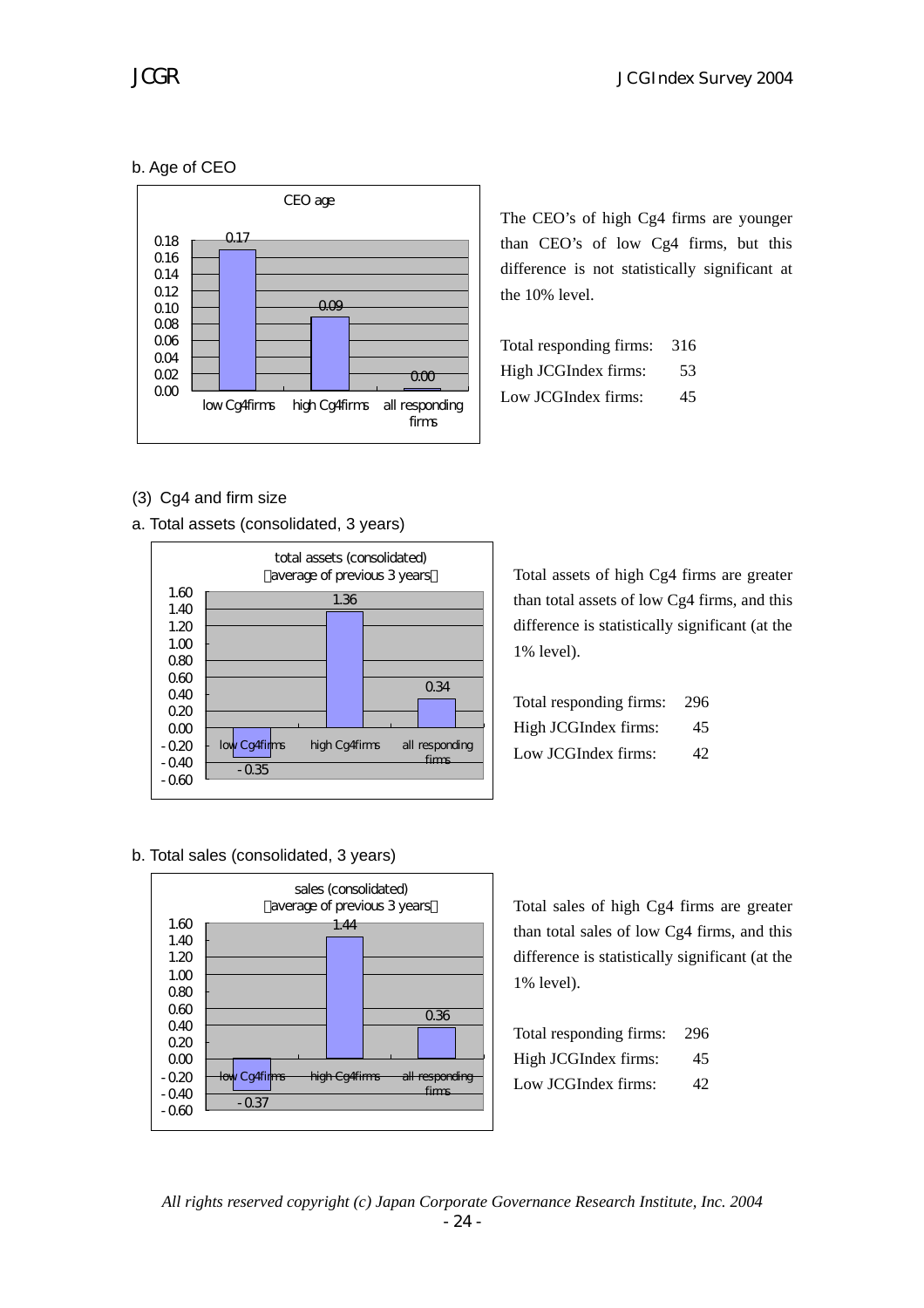

Number of employees of high Cg4 firms is greater than number of employees in low Cg4 firms, and this difference is statistically

| Total responding firms: | 296 |
|-------------------------|-----|
| High JCGIndex firms:    | 45  |
| Low JCGIndex firms:     | 42  |

significant (at the 1% level).

### (4) Cg4 and firm performance

a. ROA (consolidated, 3 years and 5 years)



# 3 years

ROA for high Cg4 firms is higher than ROA for low Cg4 firms and this difference is statistically significant (at the 1% level).

| Total responding firms: | -287 |
|-------------------------|------|
| High JCGIndex firms:    | 42   |
| Low JCGIndex firms:     | 42.  |



#### 5 years

ROA for high Cg4 firms is higher than ROA for low Cg4 firms, and this difference is statistically significant (at the 10% level).

| Total responding firms: | 264 |
|-------------------------|-----|
| High JCGIndex firms:    | 40  |
| Low JCGIndex firms:     | 34  |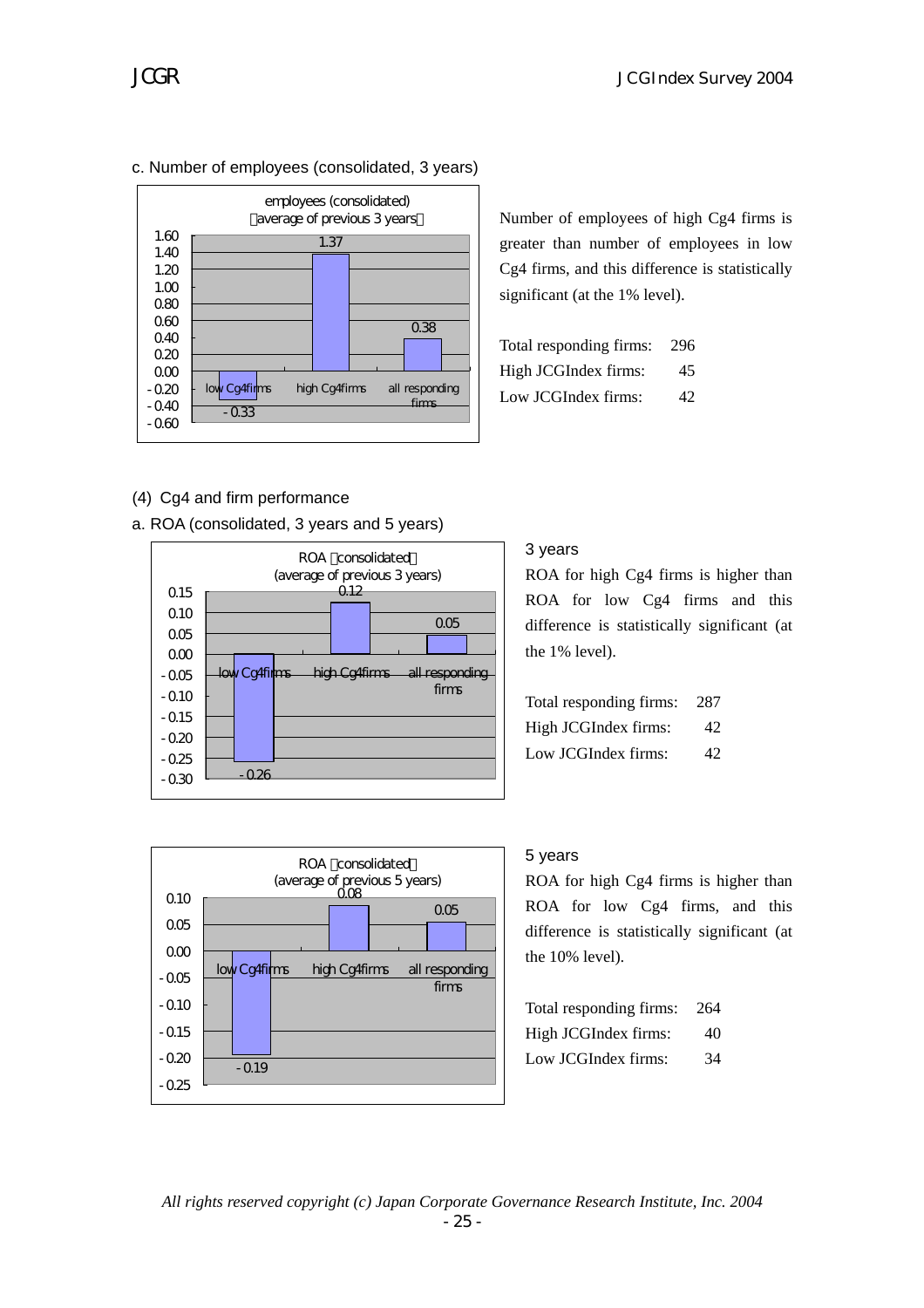

#### b. ROE (consolidated, 3 years and 5 years)

# 3 years

ROE for high Cg4 firms is higher than ROE for low Cg4 firms and this difference is statistically significant (at the 5% level).

| Total responding firms: | 285 |
|-------------------------|-----|
| High JCGIndex firms:    | 42  |
| Low JCGIndex firms:     | 41  |

#### ROE consolidated (average of previous 5 years) -0.11 0.20  $\overline{011}$  $-0.15$  $-0.1$  $-0.05$ 0 0.05 0.1 015 0.2 0.25 low Cg4firms high Cg4firms all responding firms

### 5 years

ROE for high Cg4 firms is higher than ROE for low Cg4 firms, and this difference is statistically significant (at the 5% level).

Total responding firms: 263 High JCGIndex firms: 40 Low JCGIndex firms: 34

#### (5) Cg4 and return on common stock (3 years and 5 years)



#### 3 years

Return on common stock for high Cg4 firms is lower than return on common stock for low Cg4 firms, and this difference is statistically significant (significant at the 10% level).

| Total responding firms: | 297 |
|-------------------------|-----|
| High JCGIndex firms:    | 46  |
| Low JCGIndex firms:     | 48  |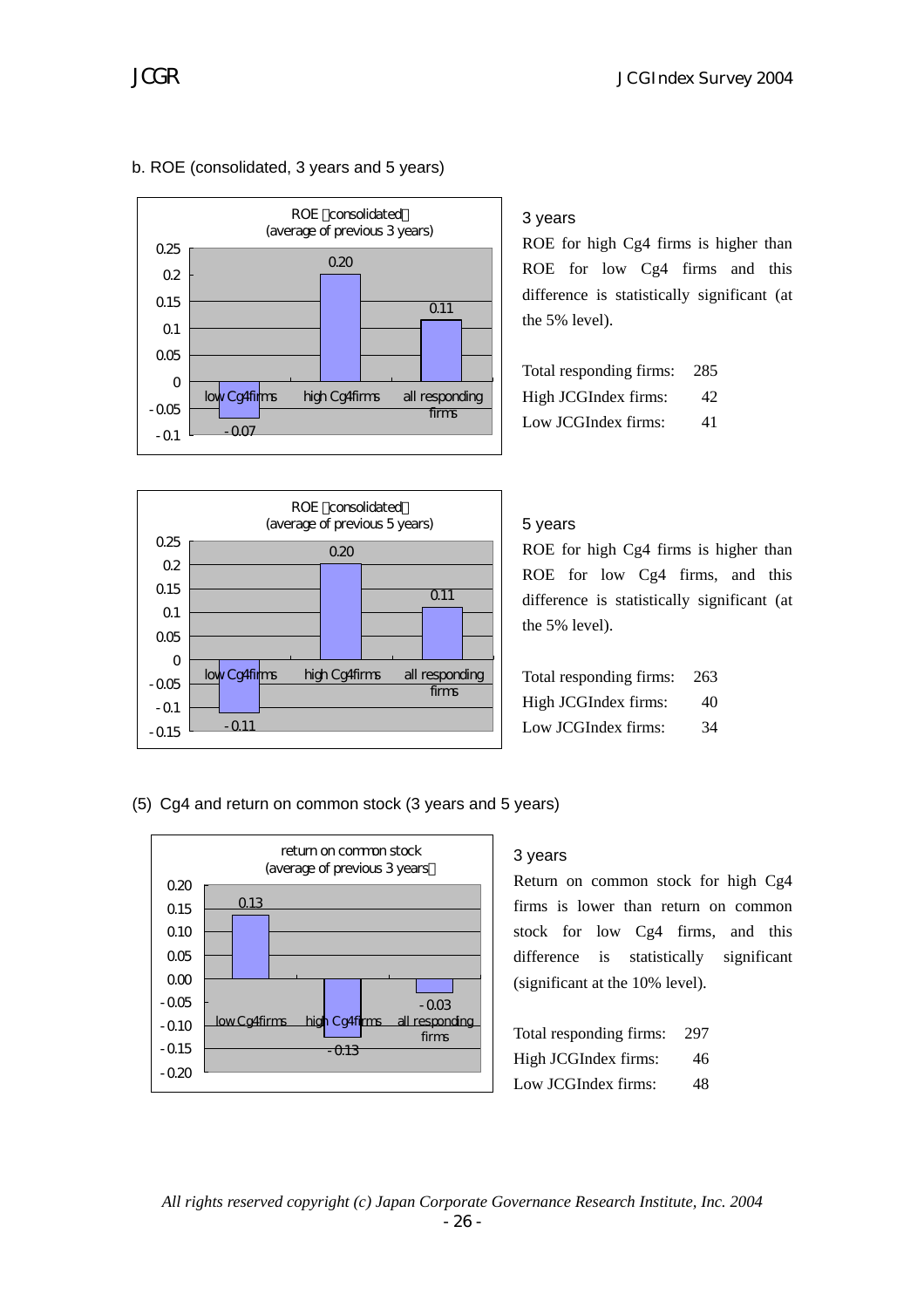

5 years

Return on common stock for high Cg4 firms is higher than return on common stock for low Cg4 firms, and this difference is statistically significant (at the 10% level).

| Total responding firms: | 284 |
|-------------------------|-----|
| High JCGIndex firms:    | 44  |
| Low JCGIndex firms:     | 47  |

(6) Cg4 and growth in number of employees (consolidated, 3 year)



Growth in employment for high Cg4 firms is higher than growth in employment for low Cg4 firms, but this difference is not statistically significant at the 10% level.

| Total responding firms: | 296             |
|-------------------------|-----------------|
| High JCGIndex firms:    | 45              |
| Low JCGIndex firms:     | 42 <sub>1</sub> |